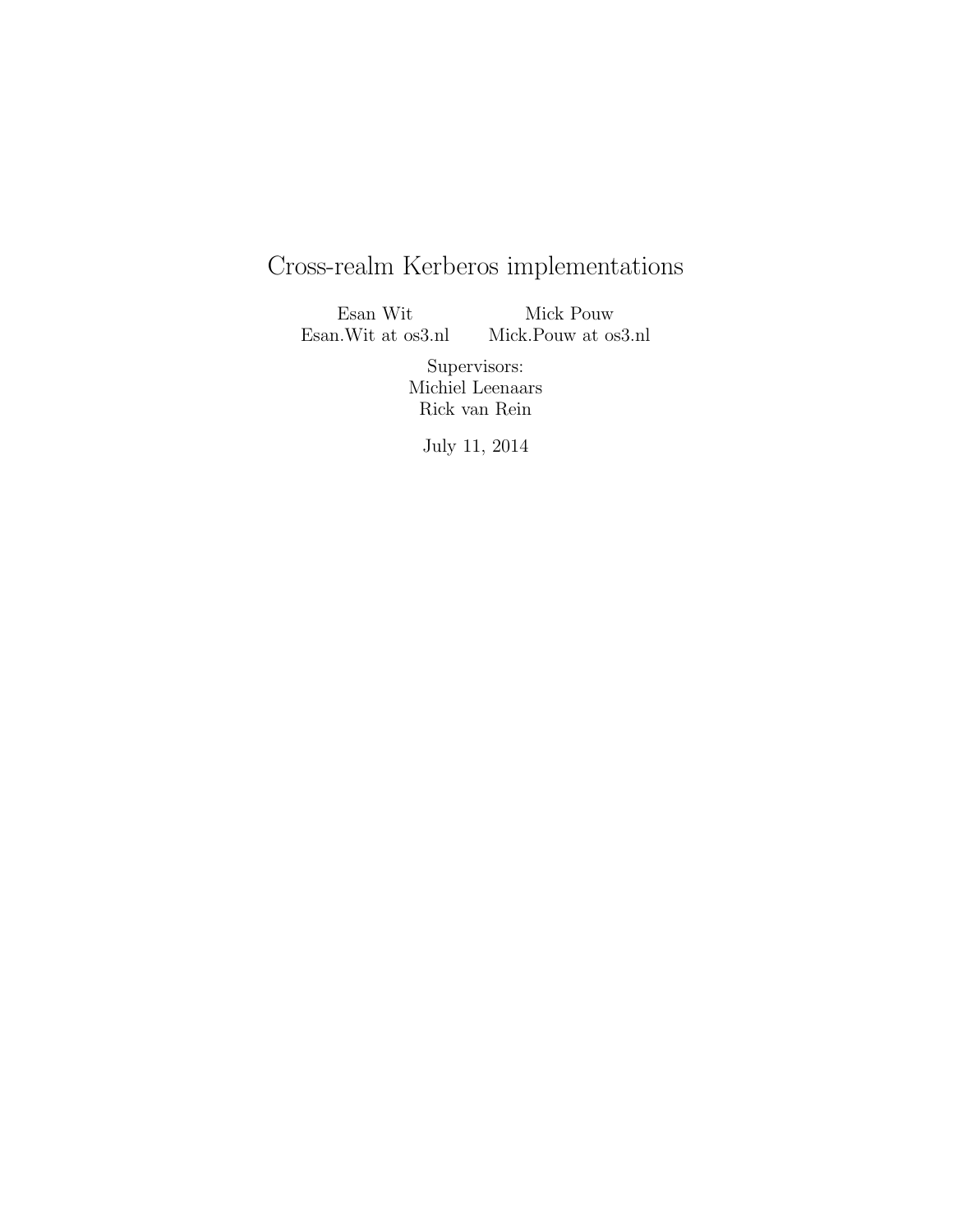# Acknowledgements

We would like to acknowledge Michiel Leenaars and Rick van Rein for their support and feedback during the course of this project. Offering clear insights and helpful commentary during this project to keep us focused and moving forward.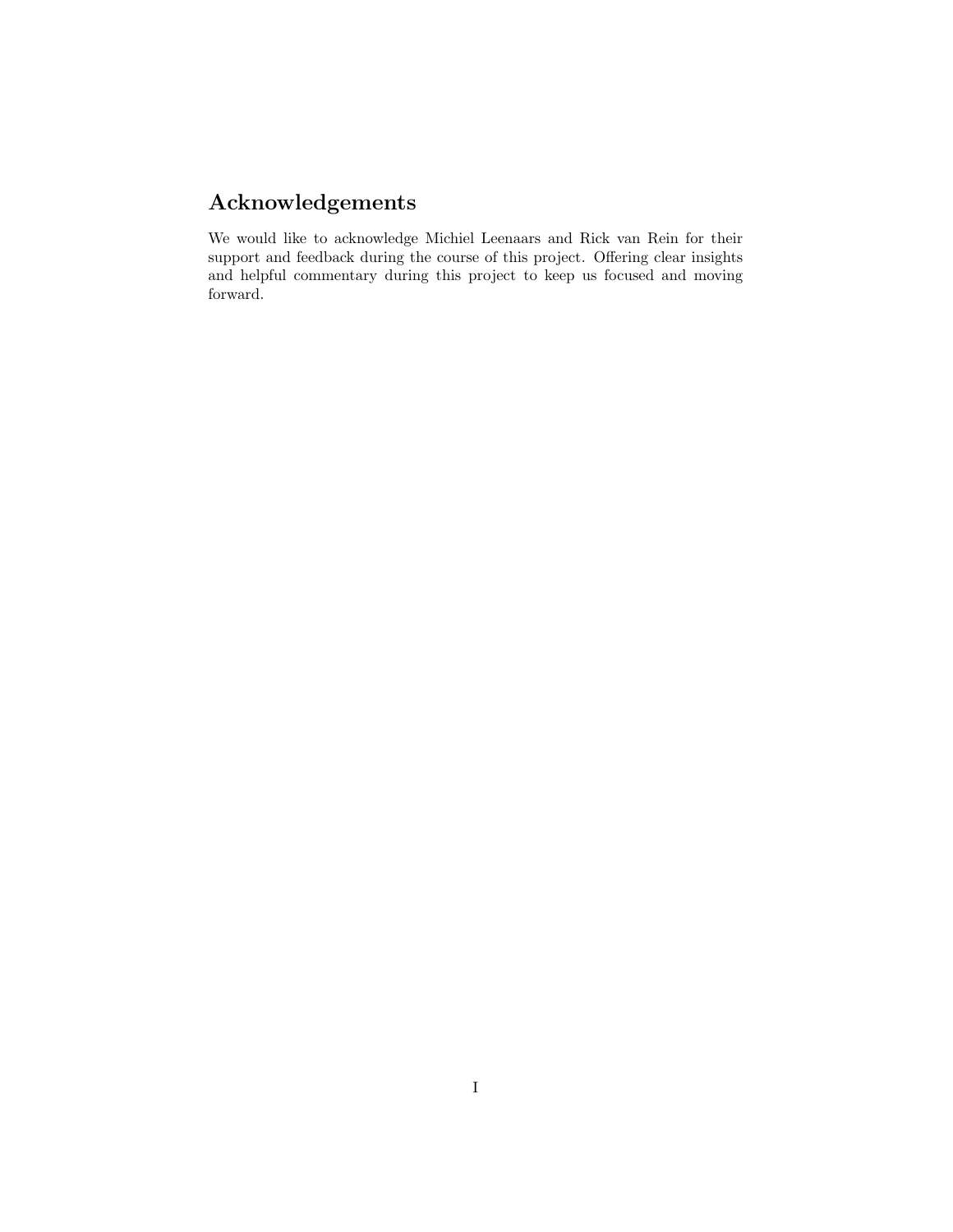#### Abstract

When someone wants to use a service, a person has to provide credentials. These credentials have to be remembered by the user and also needs to be filled in everywhere. This is where Kerberos comes in. With the help of Kerberos its single sign-on possibilities and cross-realm capabilities, this could all be taken care of for the user. This would require several Kerberos KDCs configured with trust relationships. Due to the nature of Kerberos and its philosphy of shared keys this imposes a heavy administrative burden.

We look at four major implementations, namely Heimdal, MIT Kerberos 5, GNU Shishi and Active Directory. This paper describes the research that has been conducted to see how well these four implementations of Kerberos work together and highlight several points of interest when using these implementations in a mixed environment. Furthermore we discuss several focus points that play an important role in cross-realm behaviour and techniques that may assist in accomplishing dynamic configuration and easing the administrative complexity.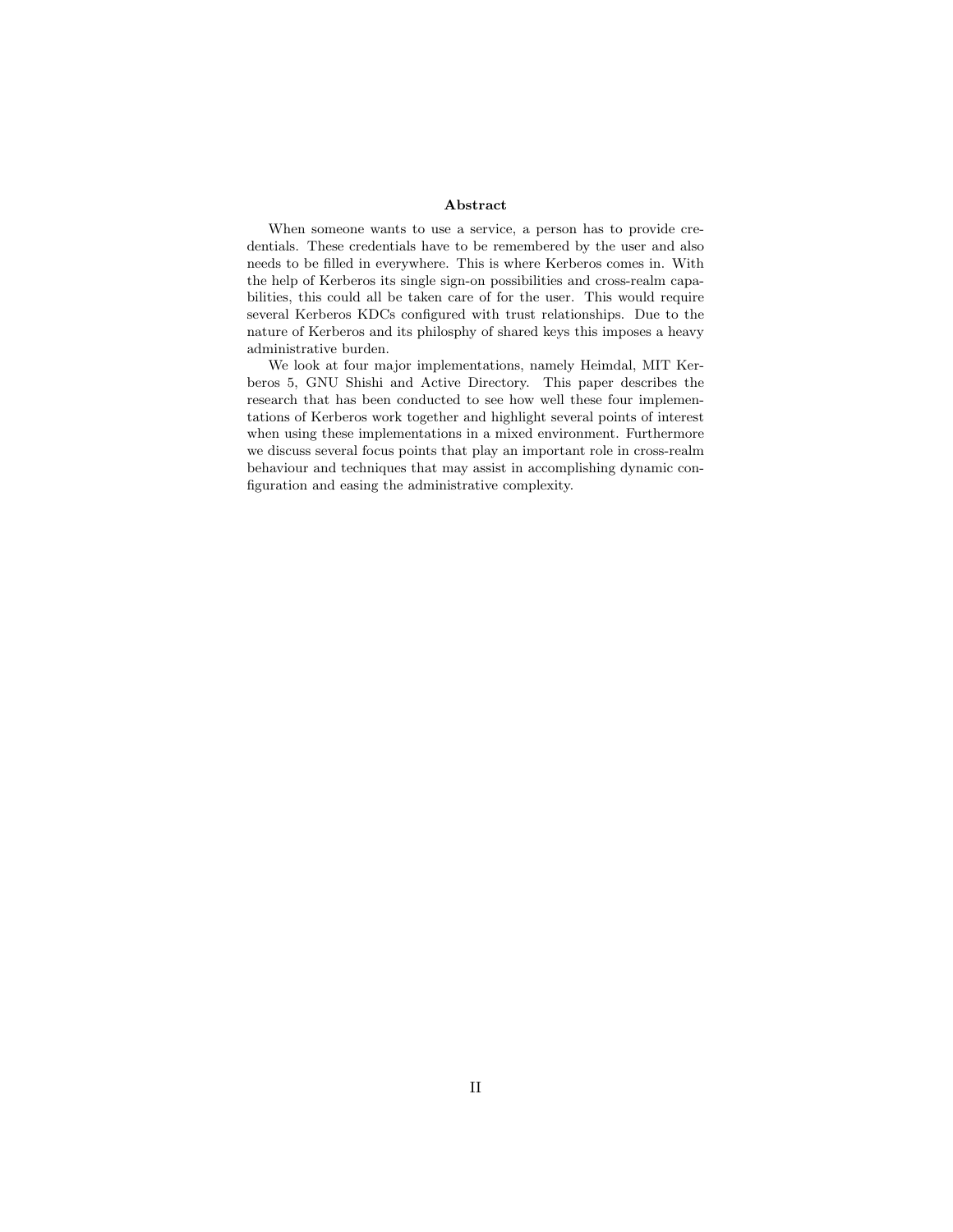# Contents

| 1        |                                          | Introduction                                                                       | 1                       |  |  |  |  |  |
|----------|------------------------------------------|------------------------------------------------------------------------------------|-------------------------|--|--|--|--|--|
|          | 1.1                                      | Related work                                                                       | $\mathbf{1}$            |  |  |  |  |  |
|          | 1.2                                      |                                                                                    | $\overline{2}$          |  |  |  |  |  |
|          |                                          | 1.2.1<br>Scope                                                                     | $\overline{2}$          |  |  |  |  |  |
| $\bf{2}$ |                                          | <b>Background</b>                                                                  | $\overline{\mathbf{4}}$ |  |  |  |  |  |
|          | 2.1                                      |                                                                                    | 4                       |  |  |  |  |  |
|          | 2.2                                      | $Cross-realm$ authentication $\ldots \ldots \ldots \ldots \ldots \ldots$           | $\bf 5$                 |  |  |  |  |  |
| 3        |                                          | Approach                                                                           | 7                       |  |  |  |  |  |
|          | 3.1                                      | Search paths                                                                       | $\overline{7}$          |  |  |  |  |  |
|          | 3.2                                      |                                                                                    | $\overline{7}$          |  |  |  |  |  |
|          |                                          | 3.2.1<br>Cryptographic algorithms                                                  | 9                       |  |  |  |  |  |
|          | 3.3                                      |                                                                                    | 9                       |  |  |  |  |  |
|          | $3.4\,$                                  |                                                                                    | 10                      |  |  |  |  |  |
| 4        | Results                                  |                                                                                    | 12                      |  |  |  |  |  |
|          | 4.1                                      | Search Paths                                                                       | 12                      |  |  |  |  |  |
|          |                                          | 4.1.1                                                                              | 12                      |  |  |  |  |  |
|          |                                          | 4.1.2                                                                              | 12                      |  |  |  |  |  |
|          | 4.2                                      |                                                                                    | 13                      |  |  |  |  |  |
|          |                                          | 4.2.1<br>$Cryptography \ldots \ldots \ldots \ldots \ldots \ldots \ldots \ldots$    | 14                      |  |  |  |  |  |
|          | 4.3                                      | Public-key cryptography $\dots \dots \dots \dots \dots \dots \dots \dots$          | 14                      |  |  |  |  |  |
|          | 4.4                                      | Cross-realm interoperability $\dots \dots \dots \dots \dots \dots \dots \dots$     | 15                      |  |  |  |  |  |
|          |                                          | 4.4.1                                                                              | 15                      |  |  |  |  |  |
| 5        | Dynamic cross-realm authentication<br>17 |                                                                                    |                         |  |  |  |  |  |
|          | $5.1\,$                                  |                                                                                    | 17                      |  |  |  |  |  |
|          |                                          | 5.1.1<br>PKI                                                                       | 17                      |  |  |  |  |  |
|          |                                          | 5.1.2                                                                              | 17                      |  |  |  |  |  |
|          | 5.2                                      | Key revocation $\dots \dots \dots \dots \dots \dots \dots \dots \dots \dots \dots$ | 18                      |  |  |  |  |  |
|          | 5.3                                      |                                                                                    | 18                      |  |  |  |  |  |
|          | 5.4                                      |                                                                                    | 18                      |  |  |  |  |  |
| 6        |                                          | Conclusion                                                                         | 20                      |  |  |  |  |  |
| 7        |                                          | <b>Future</b> work                                                                 | 21                      |  |  |  |  |  |
|          | References<br>22                         |                                                                                    |                         |  |  |  |  |  |
|          |                                          | A PKINIT EKU Extensions                                                            | 24                      |  |  |  |  |  |
|          |                                          |                                                                                    |                         |  |  |  |  |  |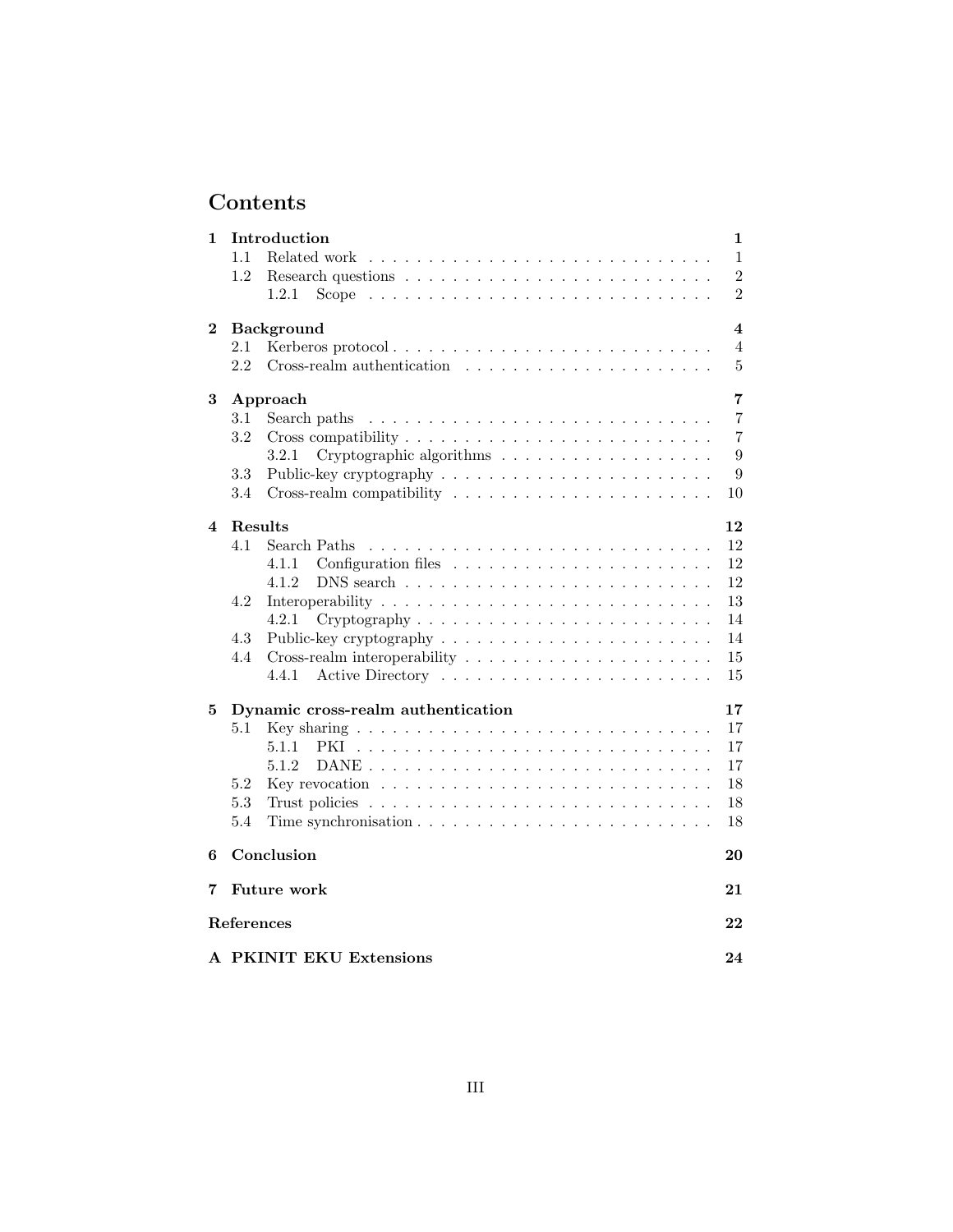# 1 Introduction

Kerberos 5 is a very popular authentication protocol for internal networks. It is used by software like Samba and Active Directory. Kerberos was used to facilitate authentication in untrusted networks. Compared to current technologies it is comparable to the use of  $O\text{Aut}h^1$  on the internet when used only for authentication.

Kerberos can be used for cross-realm authentication in predefined configurations. This project looks into compatibility issues when attempting dynamic cross-realm configurations. It should be noted that as of this moment there is no proper support for dynamic cross-realm configuration. As such the project aims are to figure out the interoprability options between various implementations and the requirements for a dynamic cross-realm configuration.

Four implementations of Kerberos will be analysed, namely: MIT Kerberos  $5^2$ , Heimdal<sup>3</sup>, Active Directory<sup>4</sup> and GNU Shishi<sup>5</sup>. As mentioned this research will focus on the cross compatibility of these implementations and how to identify other realms and use these for cross-realm authentication.

The future goal is to pave way for a system which can be used to allow users the use of a variety of identity providers chosen by the user to authenticate themselves on services offered on the internet. Users would be able to choose an identity provider with conditions they themselves approve of. This is to avoid dependence on commercial companies such as Facebook, Google, Twitter, etc. as identity providers (often OAuth).

This report will detail some of the relevant research already performed after which the scope of this project will be explained further. Then some background information is included for readers not familiar with the basics of Kerberos. Afterwards the approach for the compatibility tests will be discussed along with the results. Finally we end with a discussion of the requirements for dynamically creating cross-realm configurations and a conclusion.

#### 1.1 Related work

Much research has been performed on the Kerberos protocol, significantly less on the implementations. Some research on the implementations was performed in 2001 into the cross-realm options between MIT Kerberos 5 and Active Directory[1]. This research focused on the differences between the implementations and how cross-realm was implemented.

A protocol study in 2005 analysed the behaviour of cross-realm authentication and identified certain problem areas inherent to the Kerberos architecture[2]. When transitive trust is enabled, that is a chain of trust between

<sup>1</sup>http://oauth.net

<sup>2</sup>http://web.mit.edu/kerberos/

 $3$ http://www.h5l.org/

<sup>4</sup>http://technet.microsoft.com/en-us/library/bb742437.aspx

 $^{5}$ http://www.gnu.org/software/shishi/manual/shishi.html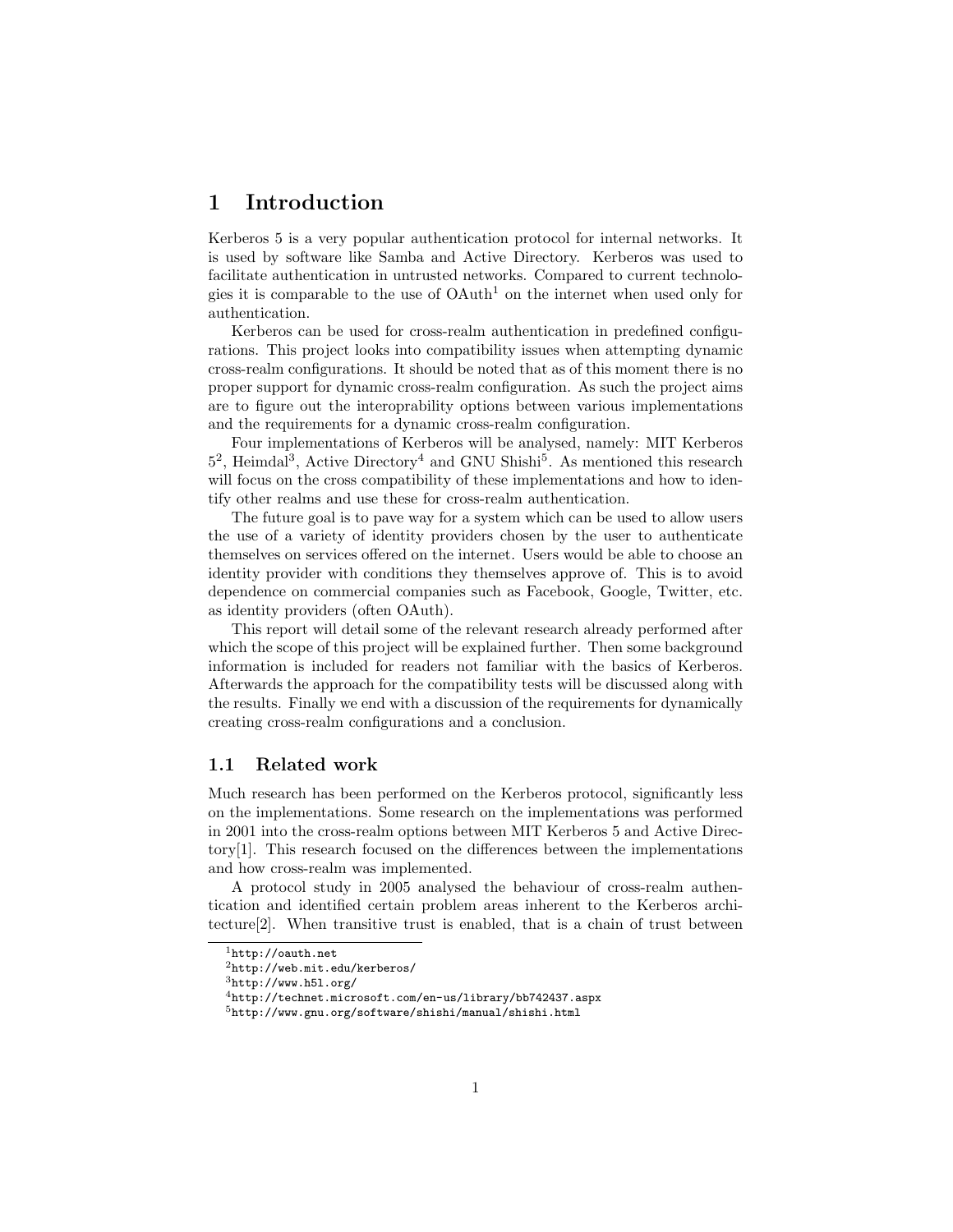multiple Keberos realms, it is possible for a rogue implementation in the chain to fake request for trusted realms.

More recent research in 2007 highlighted some scalability issues within Kerberos due to the symmetric key nature of the protocol[3]. The administrative requirements to manage key changes and rollover procedures made it impossible to maintain in a large distributed manner.

In 2008, a survey was conducted to see how a good implementation of a decentralised access control mechanism in distributed file systems should function [4]. And although Kerberos was also analysed it was determined that web based authentication methods showed most potential to be implemented. Kerberos was rejected due to the administrative burden when running at a larger scale. This goes to show that Kerberos although a good protocol needs more tools to facilitate production environments.

Research performed by Kamada et al. in 2008 implies that the authentication path created by cross realm authentication may impose undue limits on client libraries[5]. As such an amendment was researched to allow the client to offload path verification to the TGS.

In regards to dynamically configurable cross-realm authentication in Kerberos there has been a draft for PKCROSS specifying the use of public key cryptography for cross-realm operations[6]. This draft however never matured into a standard and for reasons unknown was allowed to expire in 2001. The PKCROSS standard would have specified an addendum to the Kerberos protocol allowing different realms to communicate using public key cryptography as opposed to a manually configured symmetric key.

### 1.2 Research questions

Our main goal is to analyse the options for dynamically configurable cross-realm authentication and find areas in which cross-realm behaviour can be improved. Before this can be answered there are several other topics that must be analysed.

- Is it possible to give one user access to a service from a different realm and from a different implementation?
- Is it possible to do cross-realm authentication between services? If not, how can we implement it?
- Can a service be authenticated to a user that uses a different Kerberos implementation? What if the user or service is a different realm
- How could a service identify itself to other Kerberos implementations?
- How can the Kerberos implementations share cryptographic algorithms?

#### 1.2.1 Scope

This research is focused on Kerberos 5. Due to the time available for this research, the scope was narrowed down to exclude making changes to any of the implementations to be tested. Also default configurations were used for either source builds or versions stored in package repositories. Lastly the focus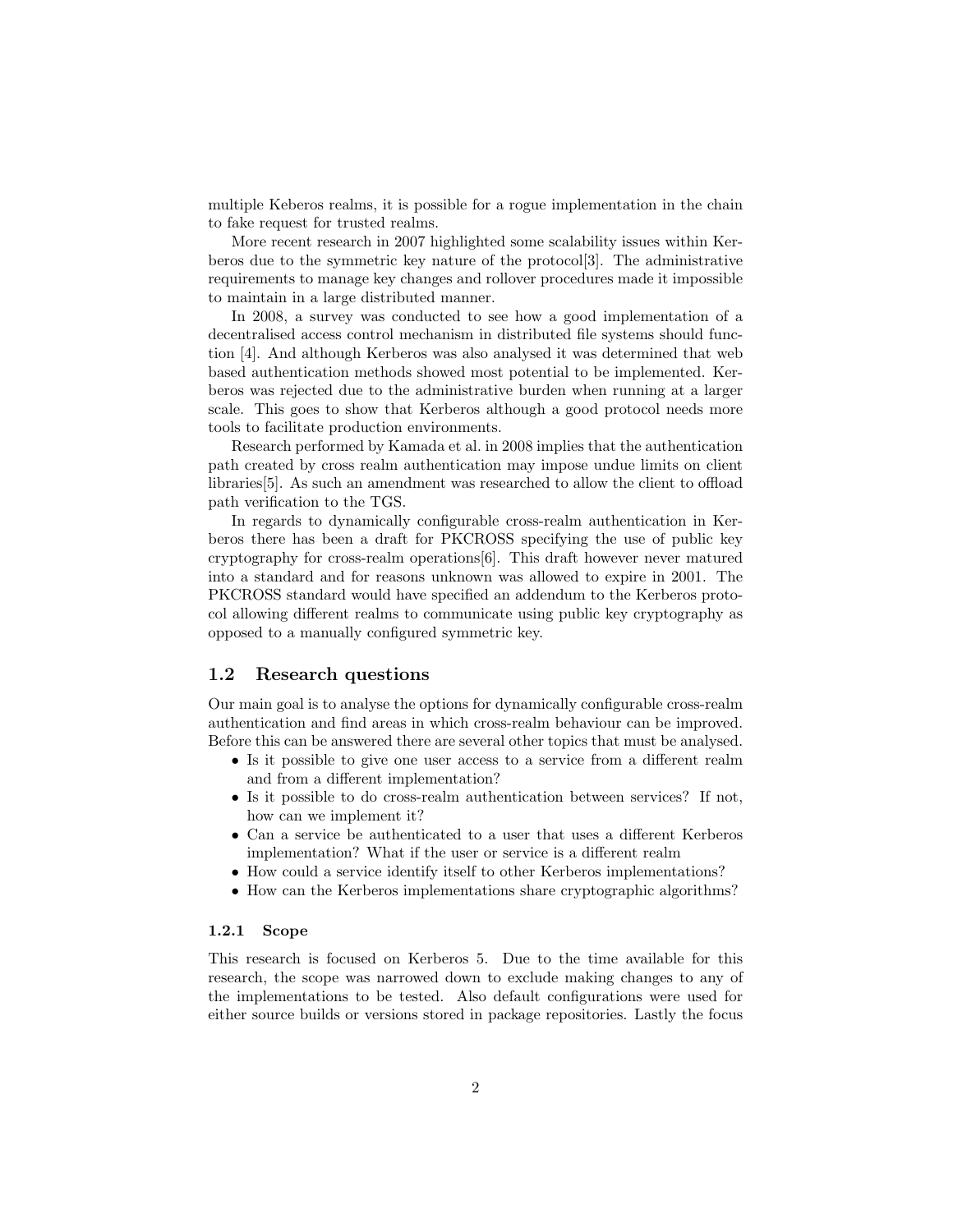is on the implementations "as is"; instead of how the implementations should be according to specifications.

The implementations looked at are listed below.

#### Active Directory

This is the default utility used by many Windows domains to manage users due to built in support by Microsoft. It is built on the Kerberos standard but has several quirks in odd places.

### GNU Shishi

Shishi is an open source GNU implementation of the Kerberos protocol it is newer then other implementations analysed and holds great expectations.

#### Heimdal

Heimdal is a European implementation of the Kerberos protocol it was developed at roughly the same time as MIT Kerberos which was unavailable due to U.S. export laws and the encryption used. Heimdal, like Shishi and MIT Kerberos 5, is also available open source.

#### MIT Kerberos 5

The MIT Kerberos 5 implementation was developed by MIT and is available, as open source software, outside the US and Canada since October 2003<sup>6</sup> .

 $^6$ http://web.mit.edu/kerberos/dist/index.html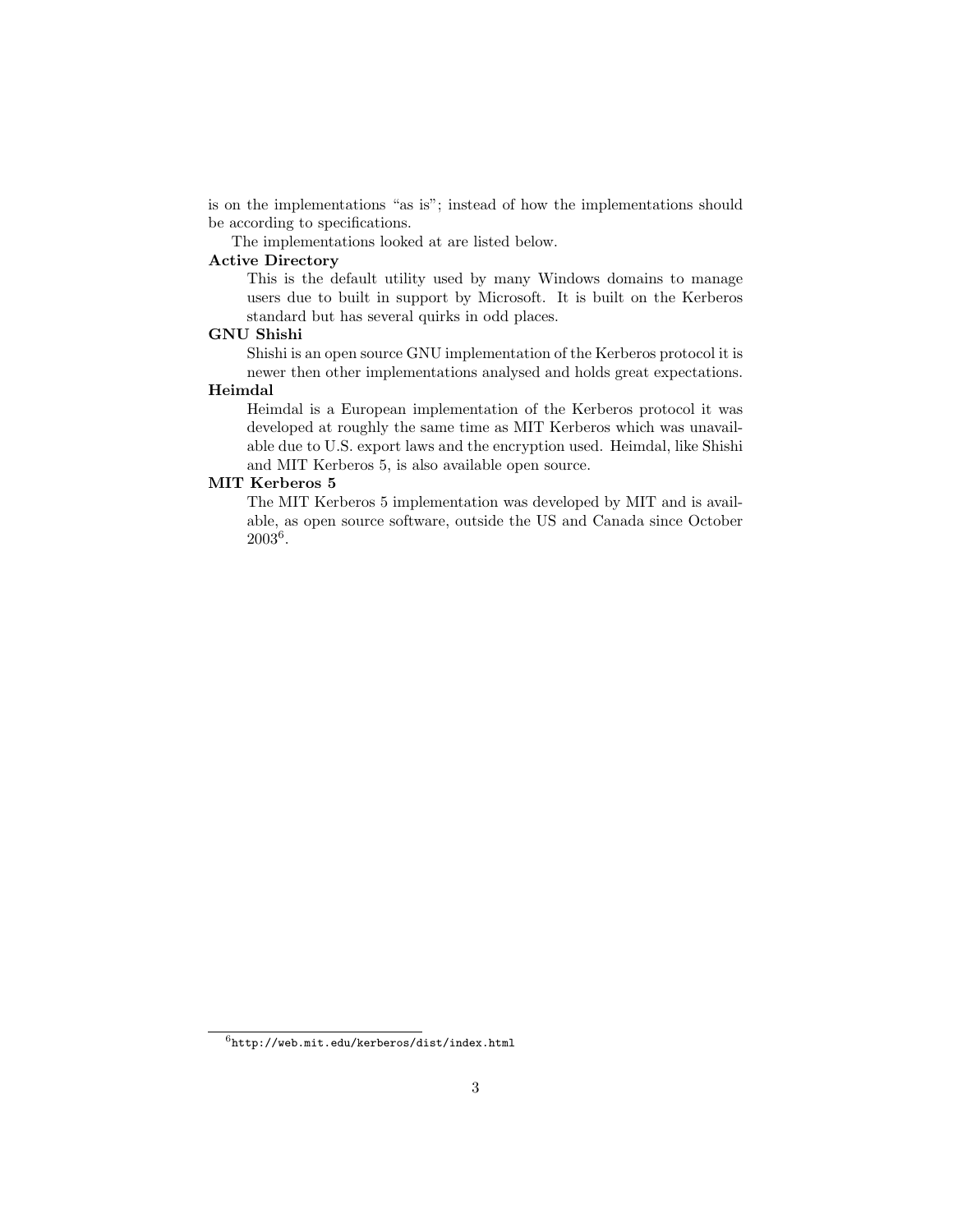# 2 Background

For readers unfamiliar with the Kerberos 5[7] authentication flows and crossrealm authentication a small explanation is provided. This explanation is meant to provide essential knowledge for understanding this report and is not a full description of the Kerberos 5 protocol.

# 2.1 Kerberos protocol

Kerberos 5 is a seasoned authentication infrastructure that is used in large environments and enterprises. It offers a mechanism to establish authentication but not necessarily authorisation of clients. Authentication is based on shared secrets and makes use of tickets. These tickets are encrypted with the shared secret, most often a symmetric key, and are only meant to be decrypted by the intended receiver, the client, a service, or the key distribution center (KDC). The KDC will, when requested, send a ticket that proves the validity of a client. However the ticket is encrypted with the secret that is shared between client and KDC. As a result only the client is capable of decrypting the actual ticket upon receival. This design makes sure it can be used in untrusted networks like the internet, since the key is not send over the network. Kerberos also provides support for public key cryptography via PKINIT.



Figure 1: Kerberos 5 authentication flow

As illustrated in figure 1, The client first has to authenticate with the KDC. This is done by an authentication request(AS REQ), after which the KDC replies with an authentication response(AS REP). This response contains a ticket granting ticket (TGT) which can be used by the client to request new tickets without having to authenticate again.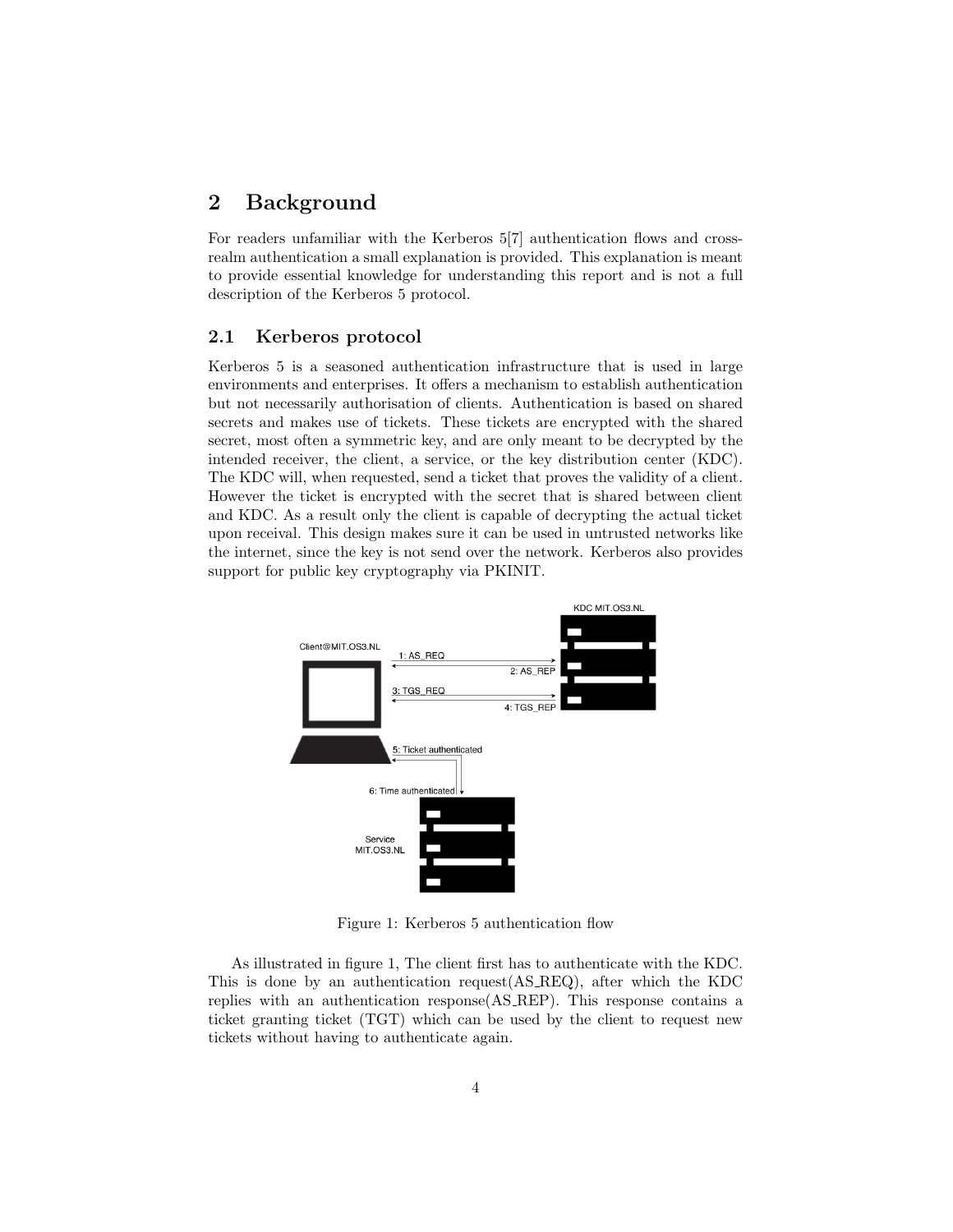When a client attempts to authenticate to a service, the client requests a new ticket from the KDC that authenticates the client to the service using the TGT(TGS REQ). The KDC will check the TGT for a matching identity and then issue a ticket that can be authenticated by the service(TGS REP). The client can then simply send the received ticket to the service which can verify the users identity.

### 2.2 Cross-realm authentication

When adding a remote realm, in which there is a service for which we wish to authenticate, the flow is adjusted a little, which can be seen in figure 2.



Figure 2: Kerberos 5 cross-realm authentication flow

With the remote KDC being in a new realm, and the service only accepting clients authenticated by the the remote KDC, the client needs a way to authenticate with the service using the local KDC. This is called cross-realm authentication. The local and remote KDCs are configured to perform cross-realm authentication in which a client from MIT.OS3.NL can authenticate itself to use a service from HEIMDAL.OS3.NL.

This is achieved by authenticating the user to its local KDC, which in this case is the MIT.OS3.NL KDC. First an authentication request must be done in which the KDC responds with an authentication reply, AS\_REQ and AS\_REP same as in 1. But the service the client wants to use is in a different realm. In a cross-realm setup the client would request a ticket from the local KDC (TGS REQ 1). The local KDC will provide a ticket which the client can provide to the remote KDC to authenticate as a client from the local realm (TGS REP 1). The client can then contact the KDC in the remote realm and provide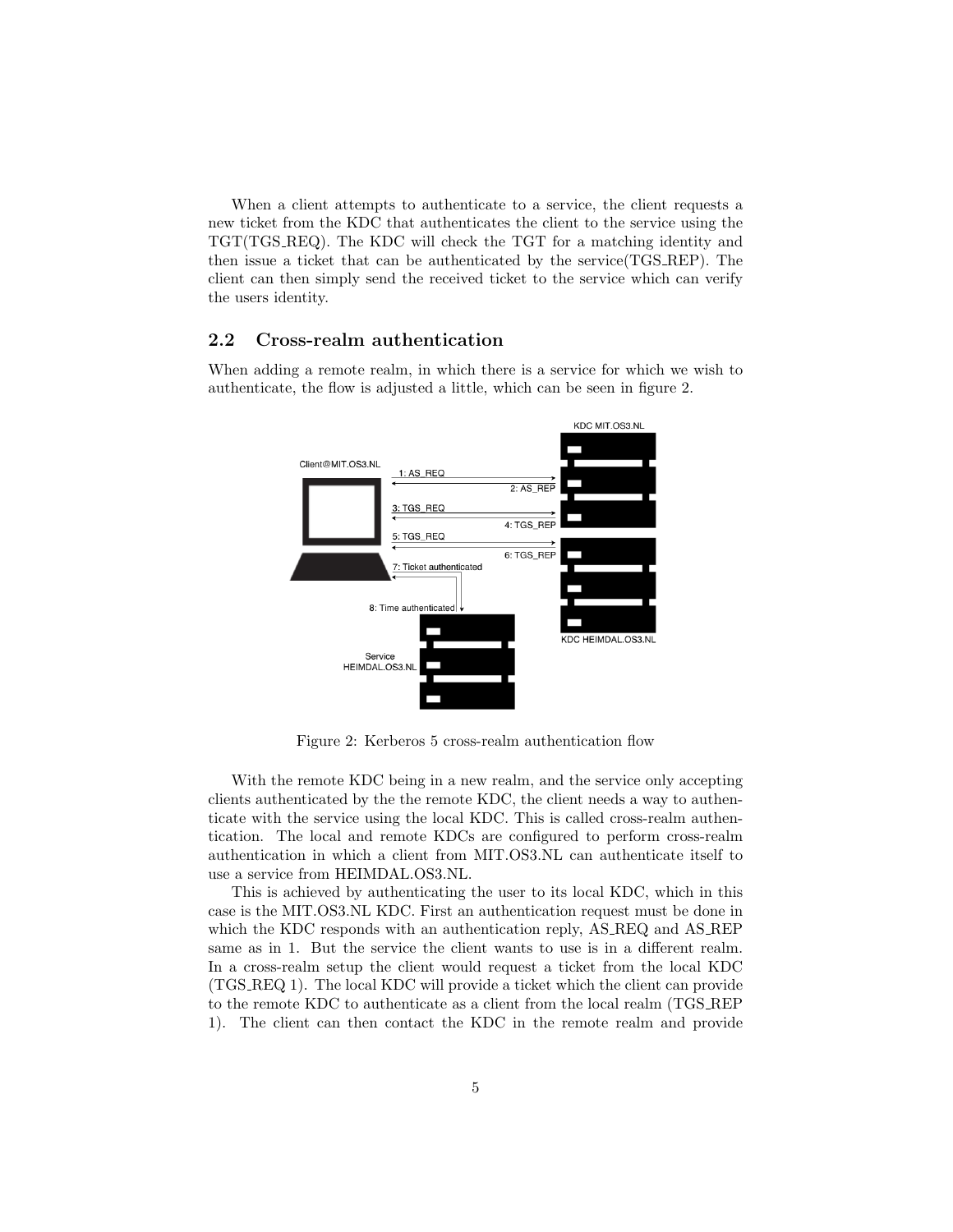the ticket retrieved in exchange for a ticket that authenticates the user to the service(TGS\_REQ 2 and TGS\_REP 2).

Once this ticket is granted the client can authenticate to the remote service and has successfully completed the cross-realm authentication.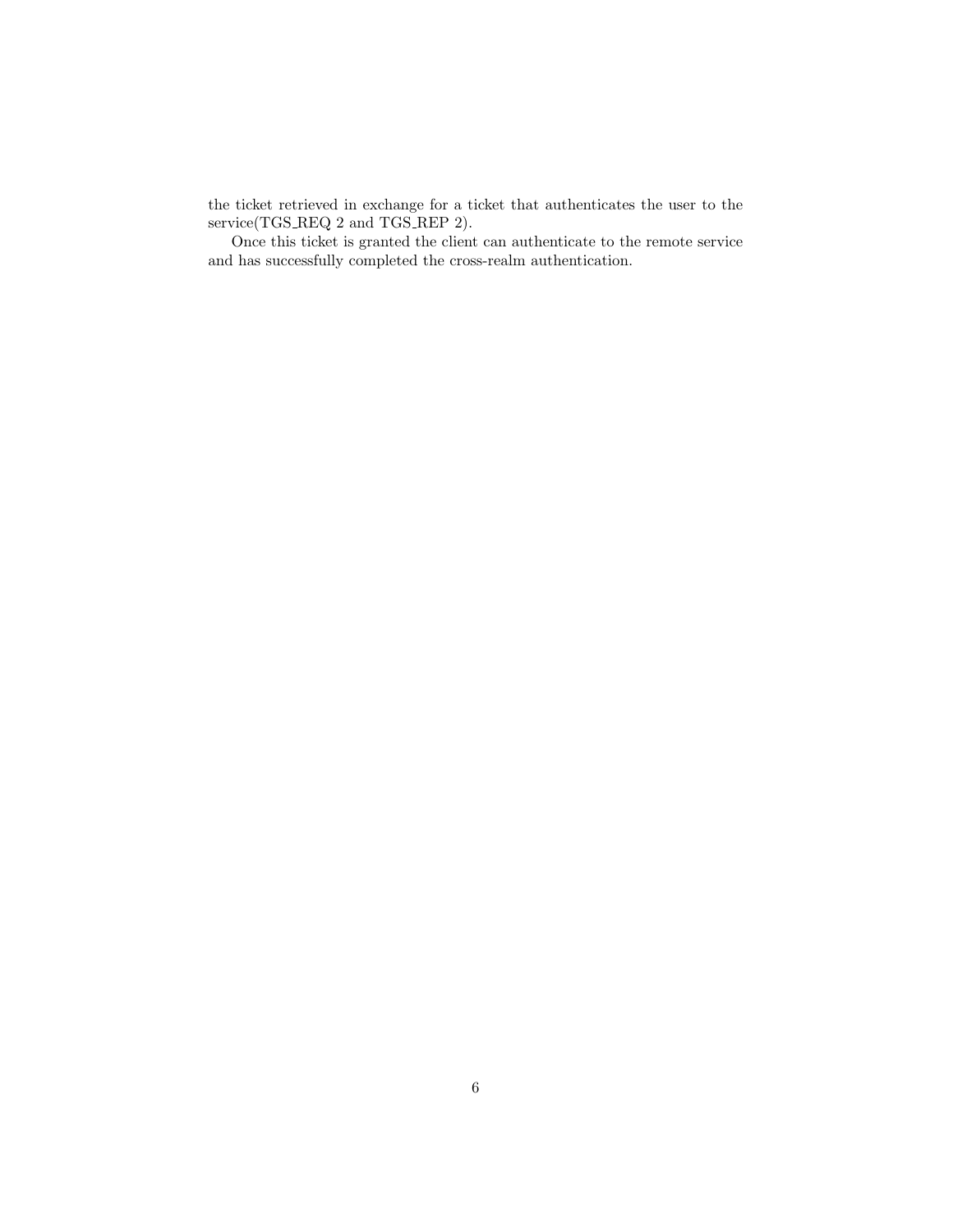# 3 Approach

The research is split into several experiments and smaller research parts. These parts are discussed below and should offer more insights into the total compatibility of the various implementations. First the use of DNS search paths by the implementations to find Kerberos servers is checked. Then the interoperability between implementations for basic Kerberos functionality is analysed. Building on that we analyse public-key cryptography support for client authentication. The behaviour concerning cross-realm configurations is also test between the various implementations.

#### 3.1 Search paths

Kerberos stores a lot of information for path-finding in DNS SRV and TXT records. TXT records can be used to indicate which realm a host resides in and SRV records can be used to define where the KDC of a particular realm is located. The behaviour of these search paths is paramount when working with poorly configured clients. As such the behaviour of the various clients is analysed and checked using Wireshark.

### 3.2 Cross compatibility

The first thing that needs to be examined, is how the different implementations work together. It requires to check each client side implementation of Kerberos against the possible KDC and TGS implementations. To achieve this, we have split the test in two parts. The first part includes the client authenticating with the Kerberos service and getting a TGT ticket. For test the client authenticates using a password.

The second part is testing if a client holding such a ticket is capable of using a service that handles authentication via Kerberos. This requires the service to be able to retrieve the key used by the Kerberos server to encrypt the tickets intended for the service.

The services use Kerberos using the GSSAPI[8]. GSSAPI in turn uses the implementation available on the system which is one of implementations we are focusing on for this research. Because the services are not able to enter a password they use the de facto standard for services of using a krb5.keytab file. This is a file that most implementations can read in an automated fashion to enable host and service authentication.

Active Directory offers a ktpass.exe executable whilst Heimdal ktutil utility to create or export keytab files containing specific credentials. These files function as a binary password store used by the services to decrypt the passwords supplied by clients in service tickets. Shishi does not support keytab files but instead uses a text alternative in which key information is stored in an encoded format. It should also be noted that these files are meant to be access-limited as they contain passwords in the clear.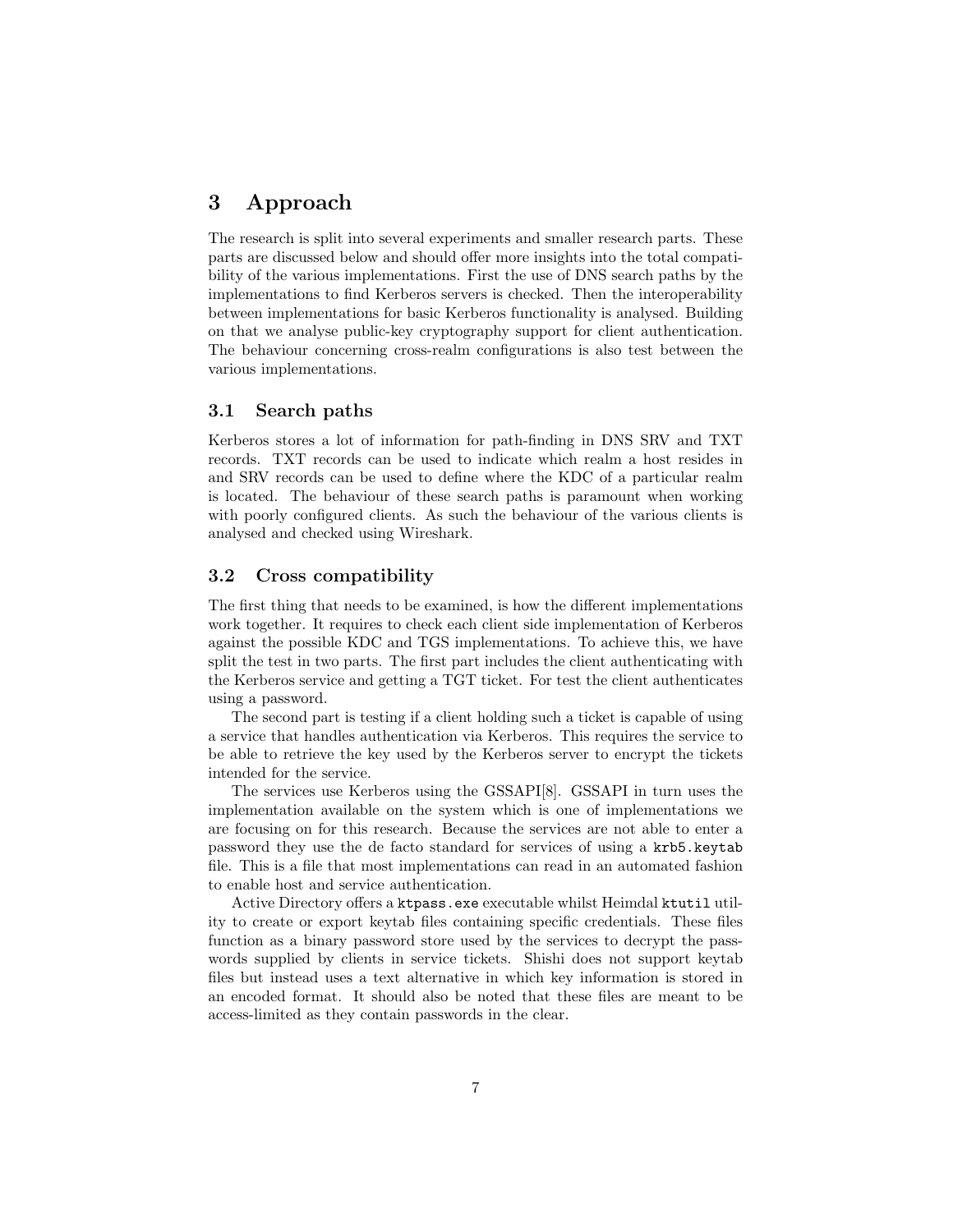Testing in the first part is done by attempting to request a ticket from the TGS using the provided utilities. For MIT Kerberos 5 and Heimdal the kinit utility is used. For Shishi the shishi utility is used. Testing is considered successful once a ticket is obtained. Table 3.1 contains a list of all combinations tested for obtaining a ticket for a client. It should be noted that the Active Directory client is used to refer to the Windows implementation. We refer to this as Active Directory because other implementations, for example MIT Kerberos for Windows, exist and thus referring to Windows could be confusing.

| Client                  | Server                  |  |  |
|-------------------------|-------------------------|--|--|
| <b>Active Directory</b> | <b>Active Directory</b> |  |  |
| Heimdal                 | <b>Active Directory</b> |  |  |
| Heimdal                 | Heimdal                 |  |  |
| Heimdal                 | MIT Kerberos 5          |  |  |
| Heidmal                 | Shishi                  |  |  |
| MIT Kerberos 5          | <b>Active Directory</b> |  |  |
| MIT Kerberos 5          | Heimdal                 |  |  |
| MIT Kerberos 5          | MIT Kerberos 5          |  |  |
| MIT Kerberos 5          | Shishi                  |  |  |
| Shishi                  | <b>Active Directory</b> |  |  |
| Shishi                  | Heimdal                 |  |  |
| Shishi                  | MIT Kerberos 5          |  |  |
| Shishi                  | Shishi                  |  |  |

Table 3.1: Implementations of clients and servers tested for protocol compliance

For the second part tests are performed by attempting to use a service which delegates authentication to Kerberos. The service chosen is SSH. Because many services use Kerberos via the GSSAPI, SSH included, it was decided to not test other applications since the purpose of this research is to determine compatibility of Kerberos implementations themselves and not GSSAPI compliance. Table 3.2 contains a list of all combinations tested for authenticating a client for SSH.

For Shishi this turned out to be impossible because it turned out that Shishi had not yet implemented support for GSSAPI, or any other API. Attempts were made to use a telnet utility patched to work with Shishi however the utility did not communicate with Shishi.

Due to the integration of Active Directory and Windows we were unable to find a suitable service to test the Windows client side implementation against implementations other then Active Directory. As such Active Directory was tested solely for compliance to the Kerberos 5 protocol and interoperability with other clients. Active Directory was correctly used for authentication of a Windows 7 workstation but other tools were not found to test the required functionality.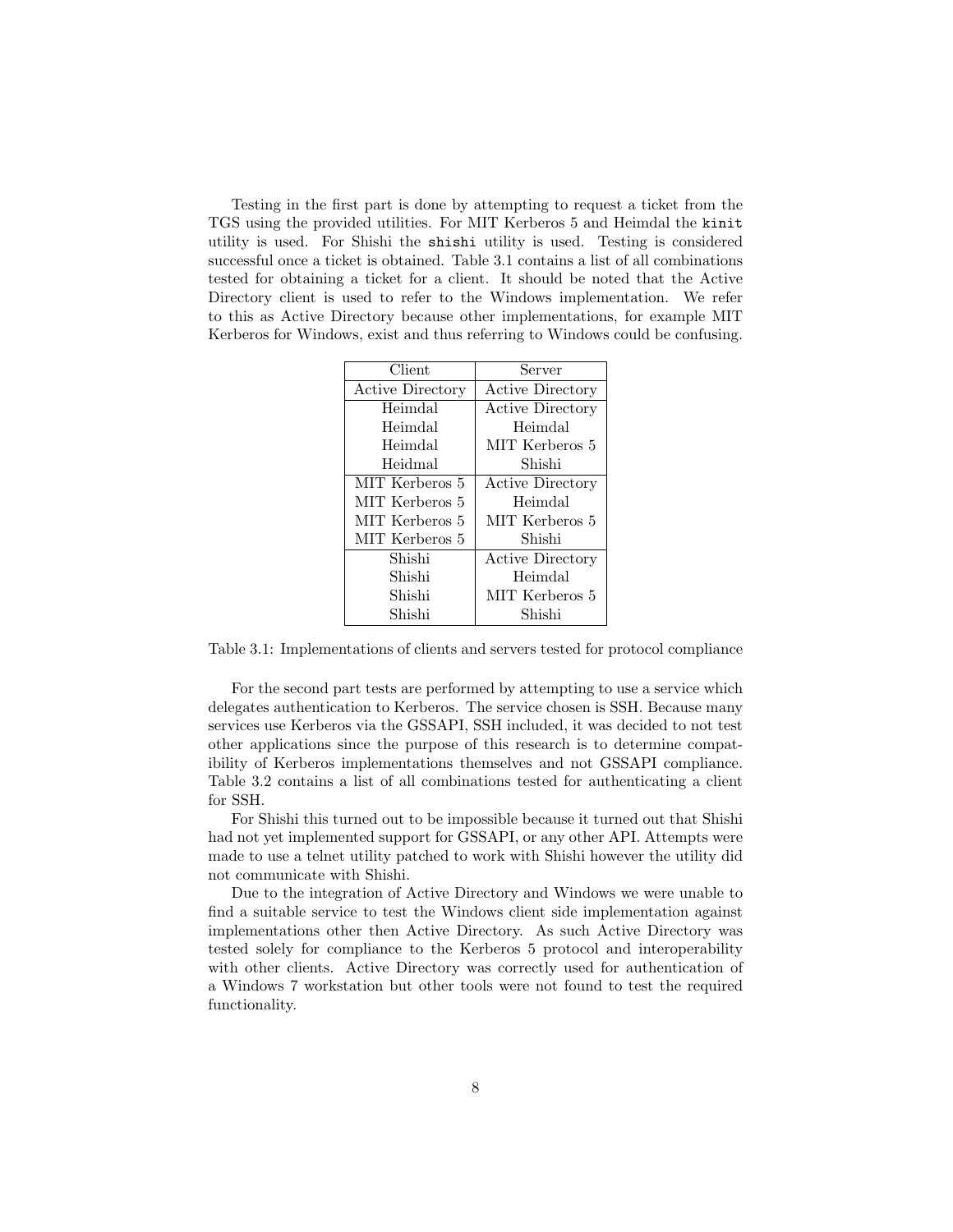| Client                  | Server                  |
|-------------------------|-------------------------|
| <b>Active Directory</b> | <b>Active Directory</b> |
| Heimdal                 | <b>Active Directory</b> |
| Heimdal                 | Heimdal                 |
| Heimdal                 | MIT Kerberos 5          |
| Heidmal                 | Shishi                  |
| MIT Kerberos 5          | <b>Active Directory</b> |
| MIT Kerberos 5          | Heimdal                 |
| MIT Kerberos 5          | MIT Kerberos 5          |
| MIT Kerberos 5          | Shishi                  |

Table 3.2: Combinations tested for protocol compliance between services and kerberos implementations

#### 3.2.1 Cryptographic algorithms

Kerberos uses many different cryptographic algorithms and these are not always compatible. Some implementations may not yet possess the newest cryptographic algorithms added to the standard this could impose limits on the compatibility between clients and servers of different implementations. The opposite is also true some implementations may support outdated and broken algorithms as a means of providing backward compatibility. As such an overview will be provided of the supported algorithms.

# 3.3 Public-key cryptography

Kerberos also includes support for public-key cryptography for initial authentication(PKINIT) [9]. This means that a client can authenticate using an X.509 certificate instead of a static password. Public-key cryptography can be used to separate the security of the communications from password complexity. Also public-key cryptography allows the use of Diffie-Hellman to determine a secure session key. Furthermore authenticity of the KDC and client can easily be confirmed by checking signatures on the arrival of requests.

PKINIT supports this for the initial authentication of clients. Initial authentication is the authentication used by a client to request the initial Ticket Granting Ticket (TGT) from the KDC.

Tests were performed to analyse the behaviour of the various implementations and their compatibility for PKINIT.

We were unable to test compatibility with Active Directory and Shishi. The former due to complications in the certificates used by Active Directory and the second because Shishi has not yet implemented PKINIT support. Hence these tests are limited to Heimdal and MIT Kerberos 5. Both support the same form of certificate which uses the Extended Key Usage option of the X.509 certificates. X.509 certificates are used to maintain a chain of trust and all relevant information for use in PKINIT is contained in defined extension fields.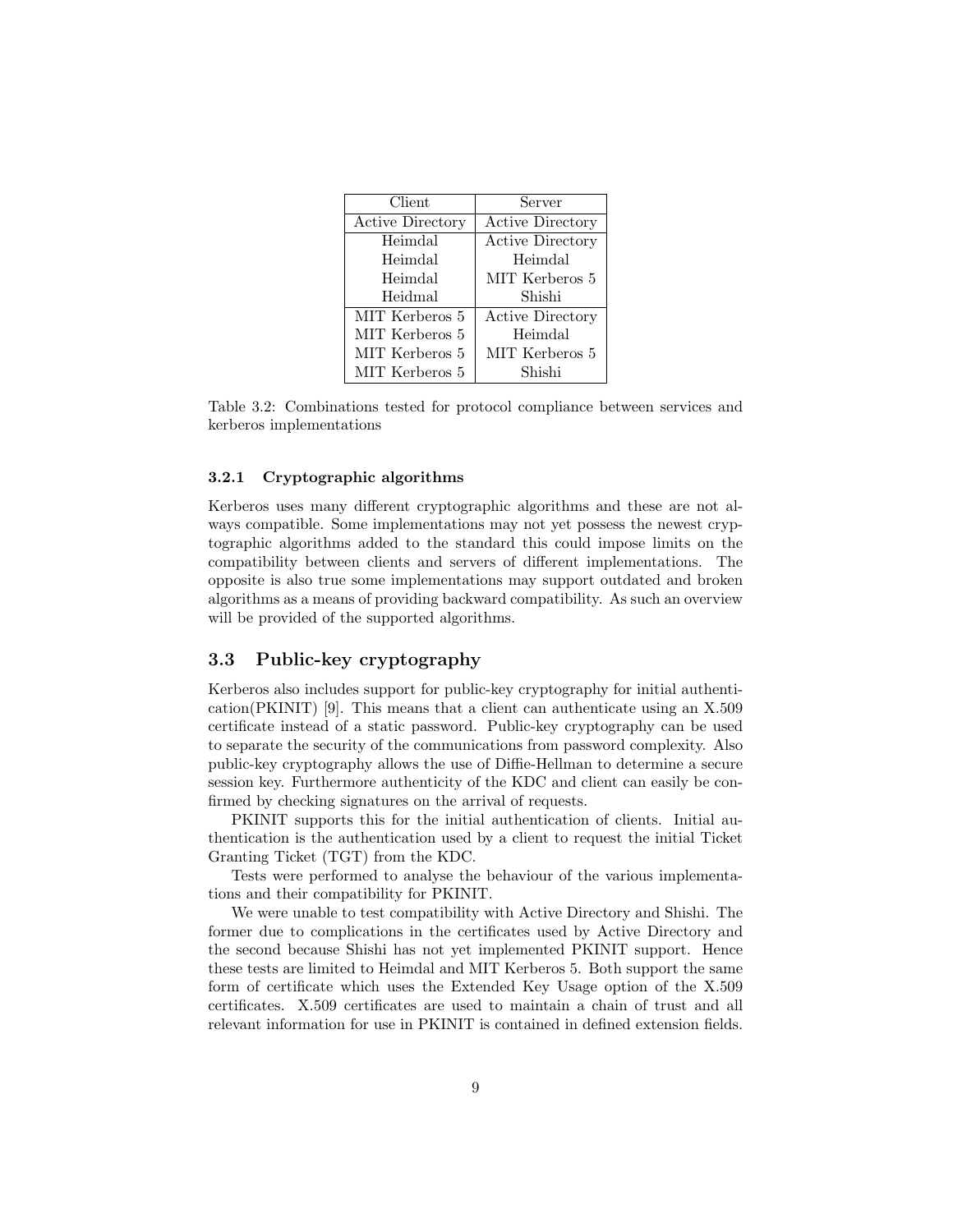For Active Directory this used to be in the dNSName Subject Alternative Name and the official standard uses a specially designed field for PKINIT, id-pkinit-san. Newer version of Active Directory should support both standards but only give out certificates following the official specification. However due to time constraints and configuration difficulties we were unable to test PKINIT support with Active Directory. According to mailing lists Active Directory has been in compliance with the standard in Windows 2008 and newer versions<sup>7</sup>.

The tests performed were to create valid certificates according to documented procedures and then subsequently using these certificates in an attempt to retrieve a TGT, see appendix A for the extensions used. This resulted in four tests to cover all scenarios with only MIT Kerberos 5 and Heimdal participating, namely MIT Kerberos 5 to MIT Kerberos 5, Heimdal to Heimdal, Heimdal to MIT Kerberos 5, and MIT Kerberos 5 to Heimdal.

#### 3.4 Cross-realm compatibility

Having established which implementations can operate together the next phase is to check support and options for cross-realm trusts. This is tested by configuring a trust relationship in each way between the various KDCs and analysing their behaviour.

Tests are performed by letting a client of one realm use a service registered in another realm. The service used is once more SSH and success is defined as the correct login. It should be noted that it is important to include a .k5login file to allow clients from another realm to authenticate as a user. By default the SSH server only allows clients from the default realm to authenticate provided that the username matches the client principal.

GNU Shishi was found to not yet support cross-realm authentication, although noted that it is expected by the developers that one week is required to implement this functionality. Thus a cross-realm trust is established between combinations of Active Directory, Heimdal, and MIT Kerberos 5. A two-way trust is configured and then the connection is tested in both ways. Table 3.3 shows the combinations tested.

 $^{7}$ http://mailman.mit.edu/pipermail/kerberos/2010-August/016343.html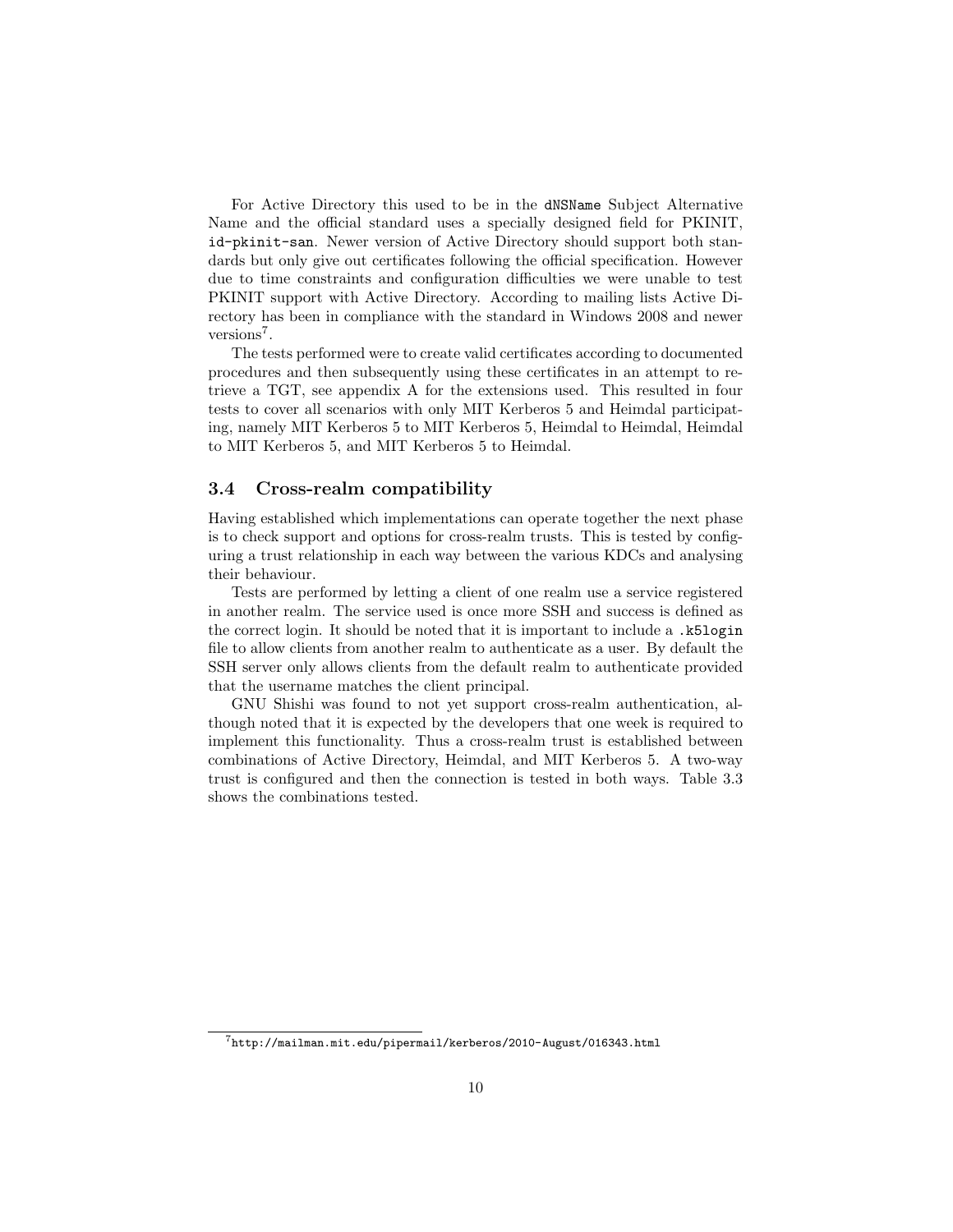| Local KDC               | Remote KDC              |
|-------------------------|-------------------------|
| <b>Active Directory</b> | <b>Active Directory</b> |
| <b>Active Directory</b> | Heimdal                 |
| <b>Active Directory</b> | MIT Kerberos 5          |
| Heimdal                 | Active Directory        |
| Heimdal                 | Heimdal                 |
| Heimdal                 | MIT Kerberos 5          |
| MIT Kerberos 5          | <b>Active Directory</b> |
| MIT Kerberos 5          | Heimdal                 |
| MIT Kerberos 5          | MIT Kerberos 5          |

Table 3.3: Configurations tested for cross-realm authentications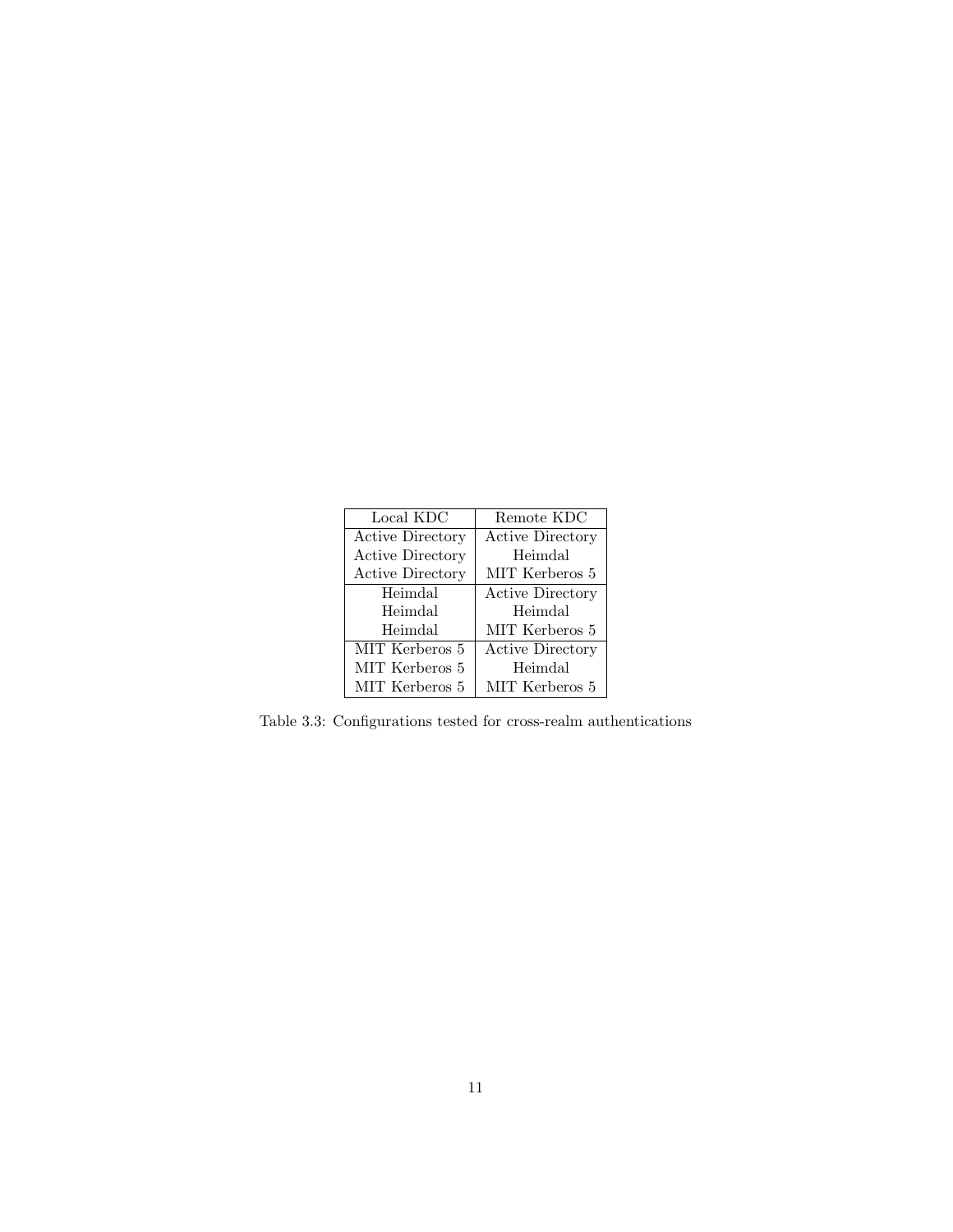# 4 Results

# 4.1 Search Paths

To work with Kerberos, the client must first be configured on what realm to use. This can be achieved in two ways which will be discussed. The first is by statically configuring what realm to use and where the realm can be located. This is done via configuration files. The second method is by specifying the appropriate DNS records.

#### 4.1.1 Configuration files

Both Heimdal and MIT Kerberos 5 use the same configuration file, namely krb5.conf which can be found in the /etc folder. When configuring to connect to a realm, one must add the realm to this configuration file in a specific format.

```
AD. OS3.NL = \{kdc = ad. os3. nl\alpha admin_server = \alphad. os 3. nl
}
```
#### 4.1.2 DNS search

When a Kerberos KDC is not configured at the client side, the Kerberos client must find a way to the specified Kerberos realm. Without any configuration Kerberos will default to DNS. More specific to SRV[10] and TXT records. An example of such SRV records are given below.

| $\text{kerberos}.$ $\text{udp}.\text{mit}.\text{os3}.$ nl IN SRV 88 0 1 mit. os 3. nl.                                                                                                                                                                                                                     |  |  |  |
|------------------------------------------------------------------------------------------------------------------------------------------------------------------------------------------------------------------------------------------------------------------------------------------------------------|--|--|--|
| $\text{Let } t$ is a set of $\text{Int } s$ is a set of $\text{Int } s$ is a set of $\text{Int } s$ is a set of $\text{Int } s$ is a set of $\text{Int } s$ is a set of $\text{Int } s$ is a set of $\text{Int } s$ is a set of $\text{Int } s$ is a set of $\text{Int } s$ is a set of $\text{Int } s$ is |  |  |  |

Tests have shown that the SRV records are used by all four implementations if no configuration is present.

The TXT records are used to locate what realm a certain domain is in. For this a record is used at \_kerberos.DOMAIN for the domain in question. When a KDC has these DNS records, the clients will no longer have to configure the realm location in the configuration file. Instead specifying the the realm when attempting to gain the initial ticket is possible. Without client configuration the line below would function, using default settings, if the DNS is properly configured.

kinit client@SOME.REALM.OS3.NL

One observation showed that the Heimdal kinit utility attempts to contact the known TGS for a service ticket if configuration was lacking. However due to time constraints it could not be determined if this was intentional or not.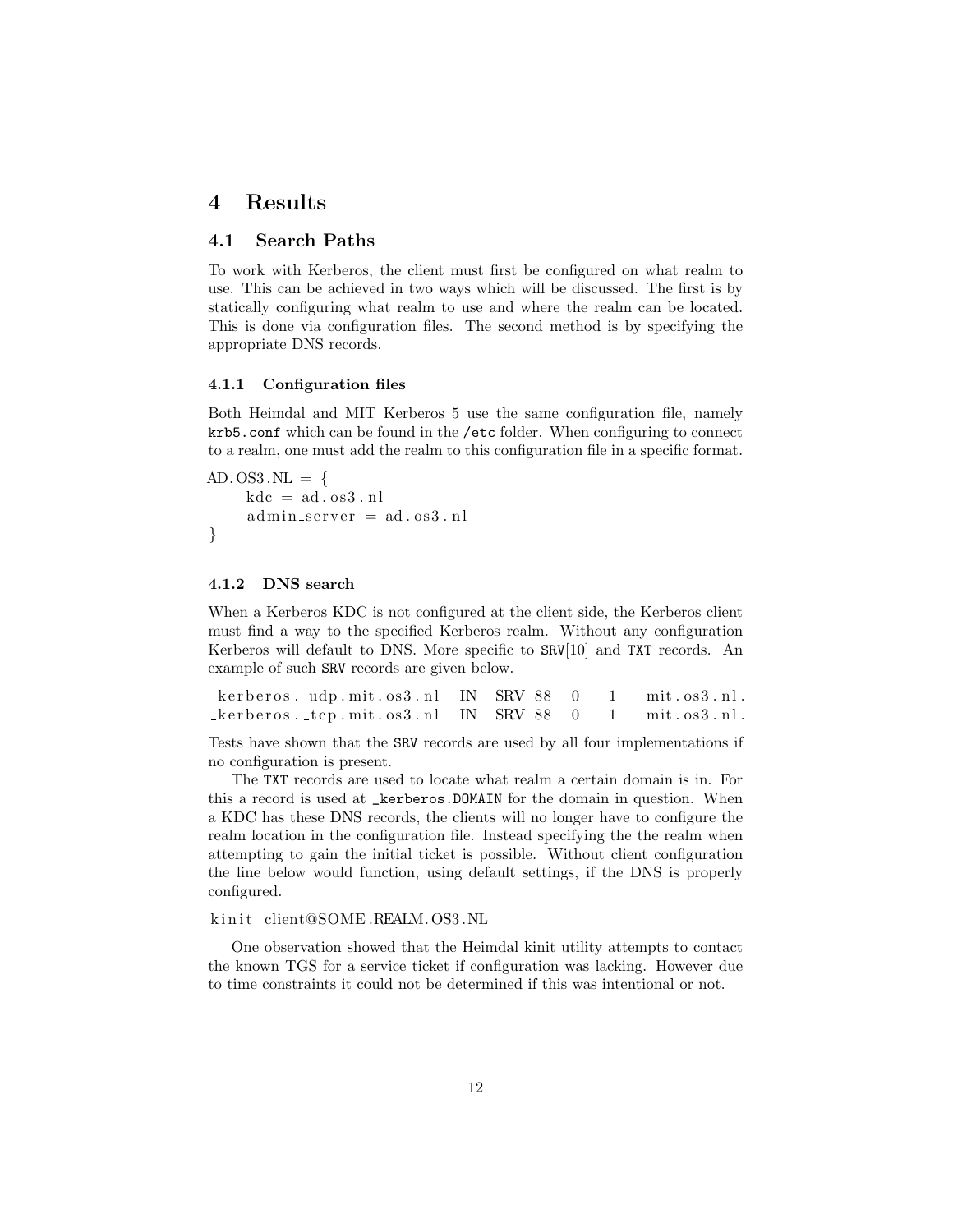# 4.2 Interoperability

As described in section 3.2 several tests were performed to determine the interoperability between existing Kerberos implementations. Table 4.1 contains a summary of the findings which indicates the interoperability and what form of communication can take place between different implementations.

|                         | KDC                     |  |                        |        |  |
|-------------------------|-------------------------|--|------------------------|--------|--|
| Client                  | <b>Active Directory</b> |  | Heimdal MIT Kerberos 5 | Shishi |  |
| <b>Active Directory</b> |                         |  |                        |        |  |
| Heimdal                 |                         |  |                        |        |  |
| MIT Kerberos 5          |                         |  |                        |        |  |
| Shishi                  |                         |  |                        |        |  |
| Service                 | <b>Active Directory</b> |  | Heimdal MIT Kerberos 5 | Shishi |  |
| <b>Active Directory</b> |                         |  |                        |        |  |
| Heimdal                 |                         |  |                        |        |  |
| MIT Kerberos 5          |                         |  |                        |        |  |
| Shishi                  |                         |  |                        |        |  |

Table 4.1: Compatibility between implementations

The different implementations when concerning client and KDC communication appears to be following protocol and can be achieved almost out of the box. The first half of the table shows the possibility to communicate between a client<sup>8</sup> and the KDC implementation of a given producer. Please note that Active Directory could not be properly tested as described in 3.2.

It should be noted that the Windows ktpass.exe executable creates a keytab file which was incompatible with the MIT Kerberos 5 and Heimdal implementations. A working keytab file was created using the MIT Kerberos 5 ktutil utility using identical settings as provided to Active Directory.

When looking at the second half of the table, which concerns a service with a Kerberos implementation, one can deduce that Shishi does not work with any of the implementations. This is due to the fact that Shishi does not have the GSSAPI implemented as of version  $1.0.2<sup>9</sup>$ . Due to the lack of GSSAPI, many services that use Kerberos in combination with GSSAPI will be unable to communicate with Shishi. A service that provided a compatible interface with Shishi could not be found. As such we were unable to test Shishi using a live service. However it was possible to use a keytab file, converted to the Shishi format using keytab2shishi utility, to retrieve a service ticket which implies that once GSSAPI support is implemented it should work as expected.

During the interoperability tests, we encountered issues regarding the Heimdal kinit client. The kinit utility ignored the /etc/hosts file and required a correctly configured DNS in order to locate the KDC. This behaviour was observed only under Ubuntu 12.04 and was not exhibited under OS X 10.9. The

<sup>8</sup>e.g. Kinit or similar

 $^{9}$  http://www.gnu.org/software/shishi/manual/shishi.html#Features-and-Status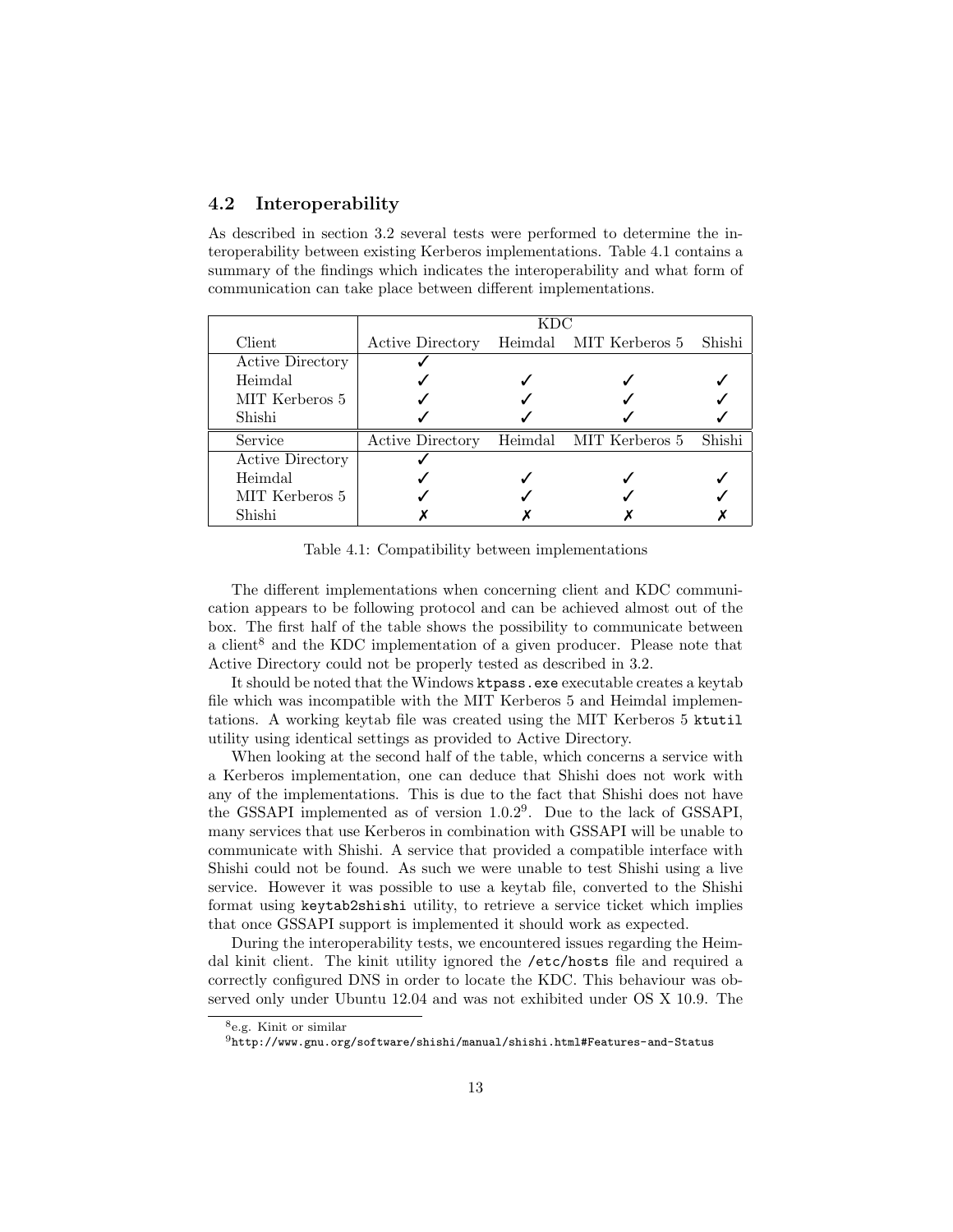reason for this behaviour could not be ascertained.

#### 4.2.1 Cryptography

Kerberos uses cryptography to encrypt tickets. The different implementations also use different cryptographic algorithms. These algorithms can be found in table 4.2.

|                  | <b>Active Directory</b> | Heimdal MIT Kerberos 5 Shishi |  |
|------------------|-------------------------|-------------------------------|--|
| AES128/256-SHA1  |                         |                               |  |
| CAMELLIA128/256- |                         |                               |  |
| CTS-CMAC         |                         |                               |  |
| DES3-CBC-SHA1    |                         |                               |  |
| DES-CBC-CRC      |                         |                               |  |
| DES-CBC-MD5      |                         |                               |  |
| DES-CBC-MD4      |                         | ✓                             |  |
| RC4-HMAC-EXP     |                         |                               |  |
| RC4-HMAC         |                         |                               |  |

Table 4.2: Ciphers implemented,  $\sqrt{\ }$  in parentheses are off by default

This table explains that there are two encryption types common for every implementation of Kerberos. These are the AES128/256-SHA and the RC4- HMAC encryption types. Windows uses RC4-HMAC and AES128/256-SHA by default but disabled the DES encryption since Windows server 2008<sup>10</sup>. This can be enabled by explicitly configuring this.

During cross-realm configuration, Microsoft's Active Directory uses the RC4- HMAC encryption type for compatibility reasons and can only activate AES128/256- SHA during the trust setup.

The DES and RC4-HMAC-EXP ciphers are considered to be weak[11]. Therefore MIT Kerberos 5 and Active Directory have turned this cryptography off by default. Heimdal takes it one step further by removing it from source  $\text{code}^{11}$ .

MIT Kerberos 5 also added support for the relatively new CAMELLIA ciphers[12]. It won't work with cross compatibility since none of the other implementations allow for this encryption type, yet.

#### 4.3 Public-key cryptography

Kerberos also provides support for public-key cryptography that can be used in, for example, smart cards. Shishi, version 1.0.2, is the only implementation of Kerberos that does not support PKINIT at the time of writing.

Tests were limited to Heimdal and MIT Kerberos 5 using the specified EKU as documented in [9]. We were unable to get Active Directory to function and

<sup>10</sup>Windows enabled encryption types http://technet.microsoft.com/en-us/library/ dd560670(v=ws.10).aspx

<sup>11</sup>Heimdal git https://github.com/heimdal/heimdal/pull/91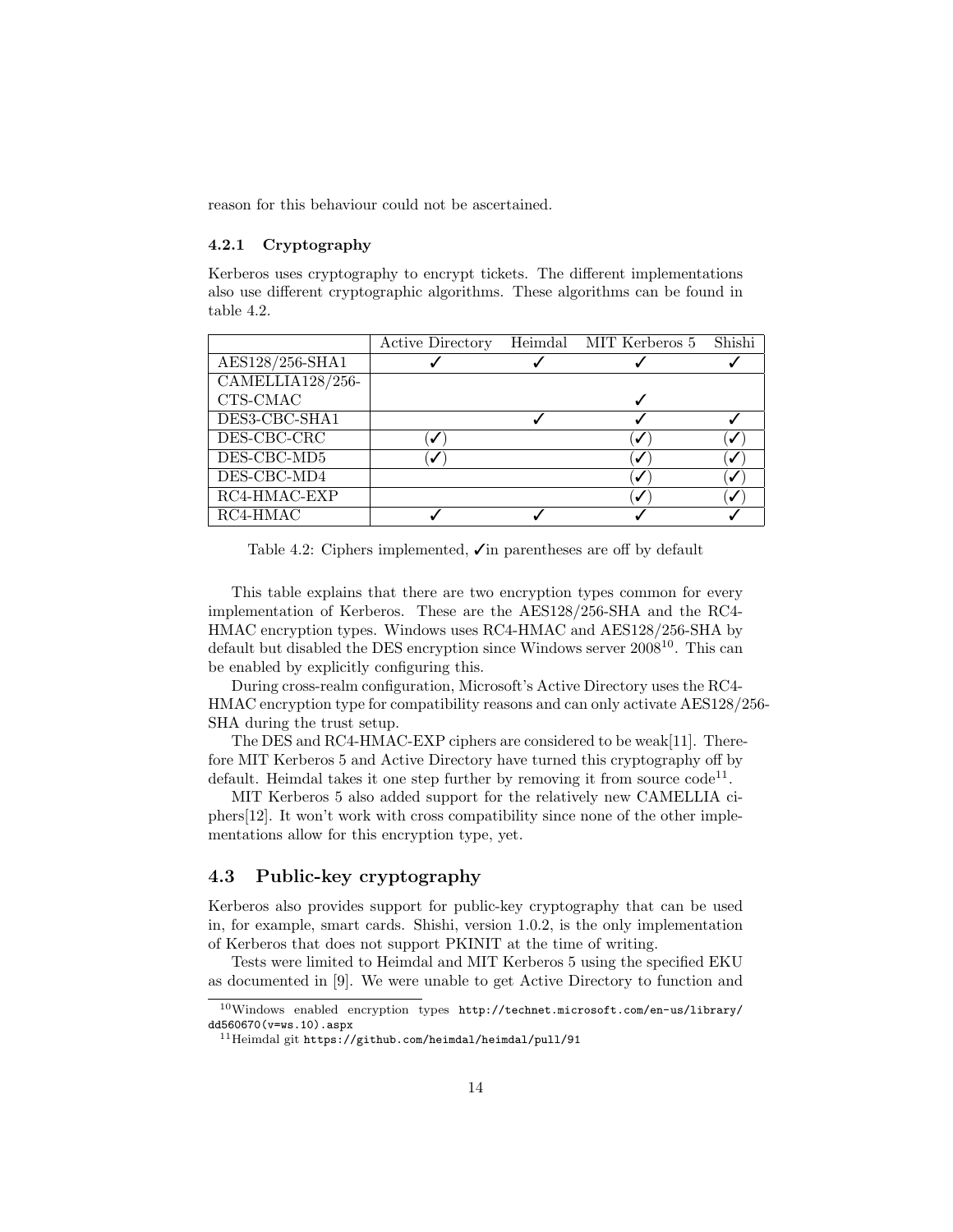even accept public-key certificates. Since sources and documentation suggest that Active Directory includes support for PKINIT we can only conclude that we were unable to get it working.

MIT Kerberos 5 to MIT Kerberos 5 worked without issue after specifying the certificate to use. The same goes for Heimdal to Heimdal. It should be noted that the same certificate structure was used for both combinations.

However when using the Heimdal client to authenticate using PKINIT to the MIT Kerberos 5 KDC an error occured. Analysis of packets send over the network suggested that the MIT Kerberos 5 KDC found the "Crypto to weak". This was solved by forcing the Heimdal client to use public-key encryption instead of Diffie-Hellman.

Further research remains to analyse the behaviour of Active Directory to PKINIT request from either MIT Kerberos 5 or Heimdal.

# 4.4 Cross-realm interoperability

When configuring the different implementations to use cross-realm authentication, it can be concluded that all of the implementations, except for Shishi, can work together. Results can be found in table 4.3. Although it looks like

|                         |  | Active Directory Heimdal MIT Kerberos 5 Shishi |  |
|-------------------------|--|------------------------------------------------|--|
| <b>Active Directory</b> |  |                                                |  |
| Heimdal                 |  |                                                |  |
| MIT Kerberos 5          |  |                                                |  |
| Shishi                  |  |                                                |  |

Table 4.3: Cross-realm compatibility

Heimdal, MIT Kerberos 5, and Active Directory work well together, there are some explicit settings required to cooperate with Active Directory. For one, the encryption type must be set on  $RC4-HMAC^{12}$ .

Furthermore, the trust wizard indicates that a realm must be configured with lower case characters, but this must be done with capitals. The DNS records must also be set up correctly. The realm name must have an A record towards the IP-address and the SRV records must exist.

#### 4.4.1 Active Directory

Windows Active Directory was tested with Heimdal and MIT Kerberos 5. This is done by adding a trust policy in the Windows trust wizard. Both the realms of the MIT Kerberos 5 and the Heimdal implementation are added in a two-way trust relationship. To enforce the RC4 encryption type we entered the following command in the command line:

k se tup / SetEncTypeAttre HEIMDAL. OS3 .NL RC4

 $12$ http://social.technet.microsoft.com/wiki/contents/articles/2751. kerberos-interoperability-step-by-step-guide-for-windows-server-2003.aspx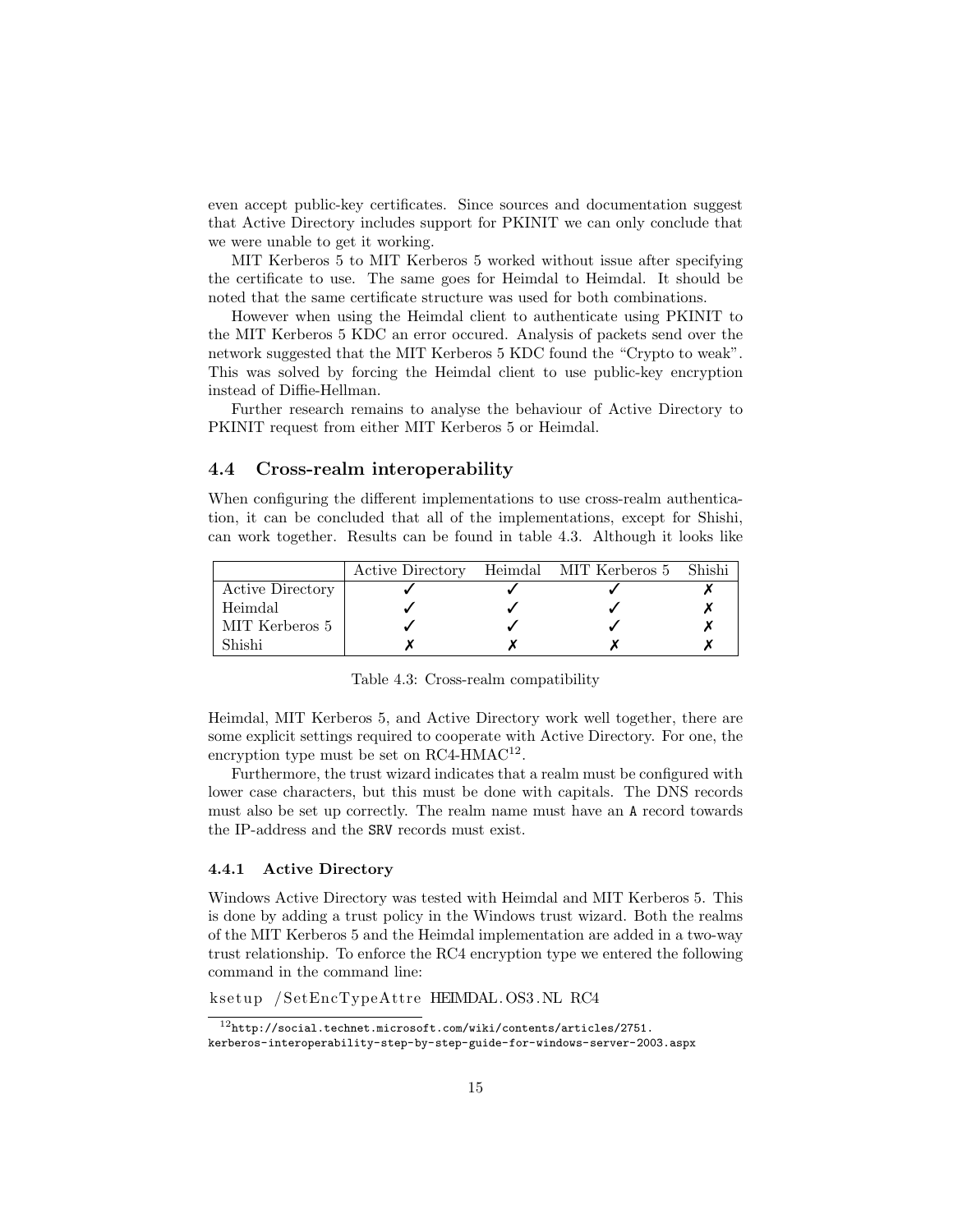The following principals were added on the Heimdal  $\rm KDC:^{13}$ 

k e r b t g t /AD. OS3 .NL@HEIMDAL. OS3 .NL k e r b t g t /HEIMDAL. OS3 .NL@AD. OS3 .NL

After the principals are added, other encryption types that will not work with Active Directory, need to be removed. This is done by issuing the following commands:<sup>13</sup>

```
kadmin del_enctype krbtgt/AD. OS3.NL@HEIMDAL. OS3.NL aes256-cts-hmac-sha1-96
kadmin del_enctype krbtgt/AD. OS3.NL@HEIMDAL. OS3.NL des3-cbc-sha1
kadmin del_enctype krbtgt/HEIMDAL. OS3.NL@AD. OS3.NL aes256-cts-hmac-sha1-96
kadmin del_enctype krbtgt/HEIMDAL. OS3.NL@AD. OS3.NL des3-cbc-sha1
```
After this, Windows needs to be rebooted and it works. The reason why AES encryption did not function could not be determined.

<sup>&</sup>lt;sup>13</sup>This is also what needs to be done for MIT Kerberos 5, replacing the HEIMDAL with MIT.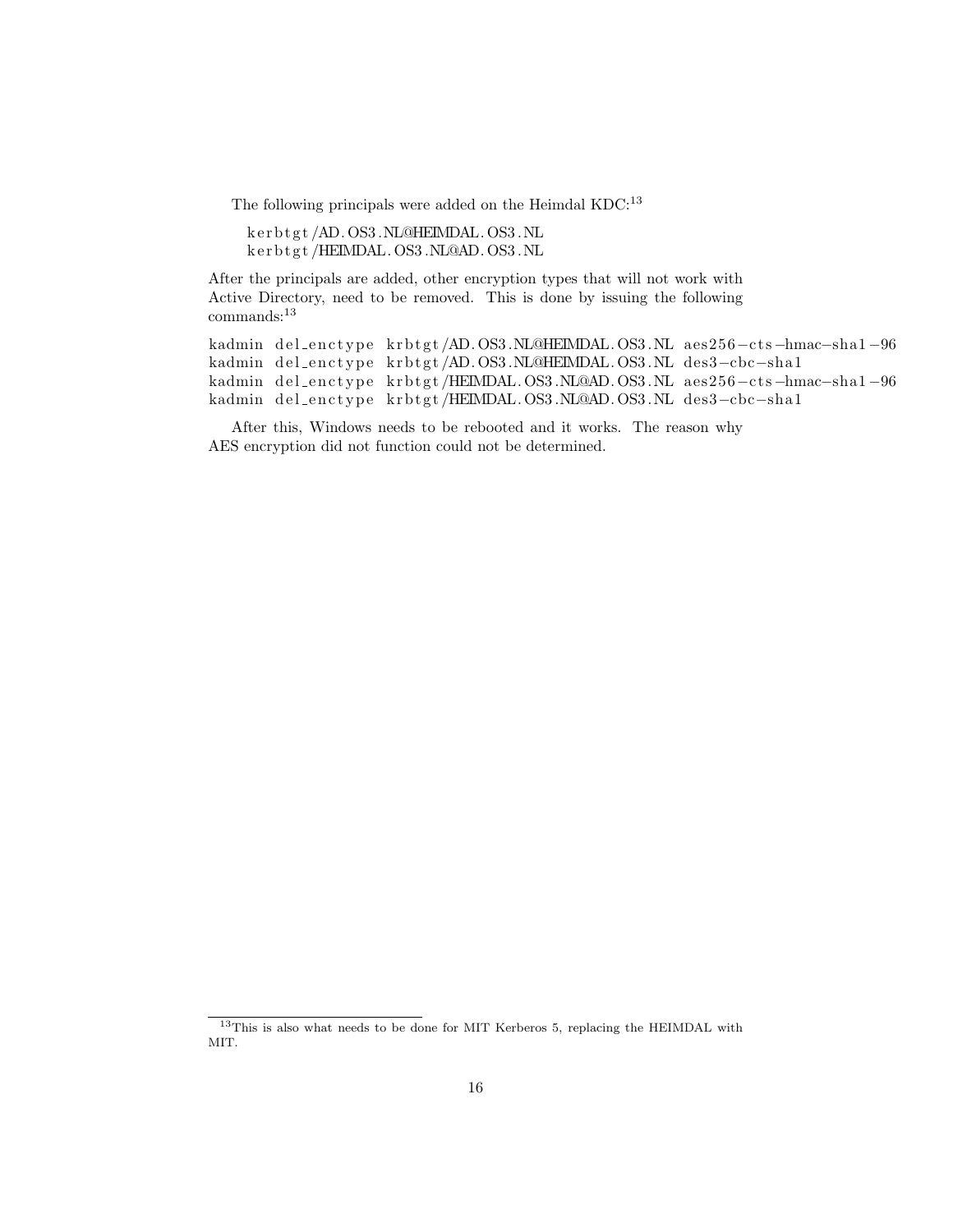# 5 Dynamic cross-realm authentication

When automatic cross realm authentication has to be implemented, one will need several aspects to get to the result. One thing that is necessary is a way to identify and find the realms used by client and server. This can be solved by using the existing DNS solution as mentioned in section 4.1.2. Furthermore, a solution must be found for establishing a key for cryptography between the KDCs.

Ideally one would like to have a public key infrastructure. PKIs come in several flavours, but can be reduced to three classes: a regular public key infrastructure, a third party trusted public key infrastructure or a public key infrastructure using DANE[13].

Next we will discuss several options and methods we consider to be important when creating a dynamic cross-realm authentication procedure.

### 5.1 Key sharing

Dynamic configuration for cross-realm authentication requires a means of establishing trust and secure connection between verified endpoints. As such symmetric key algorithms become less attractive due to the need for key management and distribution. Instead public-key cryptography can be used to facilitate secure communications and authentication of realms.

This research describes two methods for facilitating the trust delegation of keys. The first method uses a centralised hierarchical system and the second utilises the existing DNS architecture to allow greater freedom for realms to specify and share certificate information.

#### 5.1.1 PKI

The first method in which keys can be shared is to establish a central authority. In public key cryptography, as facilitated using X.509 certificates, this can be accomplished by using a single certificate authority or to provide a certificate store with the various implementations as is done with modern browsers.

Regardless of the method chosen eventually each realm should be able to provide a certificate which validates against trust anchors. This certificate could be retrieved at the time a KDC is requested for a cross-realm ticket.

#### 5.1.2 DANE

The second method we describe is to use DNS-based Authentication of Named Entities (DANE) to facilitate a mechanism to prove certificate authenticity for a given realm. As DANE uses DNS records it is possible to delegate the trust to DNSSEC. DNSSEC can be used to prove the validity of the certificate a realm is expected to use. This makes it possible for a more varied group of certificate authorities for realms. Including organisational CAs or self-signed certificates in addition to all the normal trust anchors which might be available in a certificate store.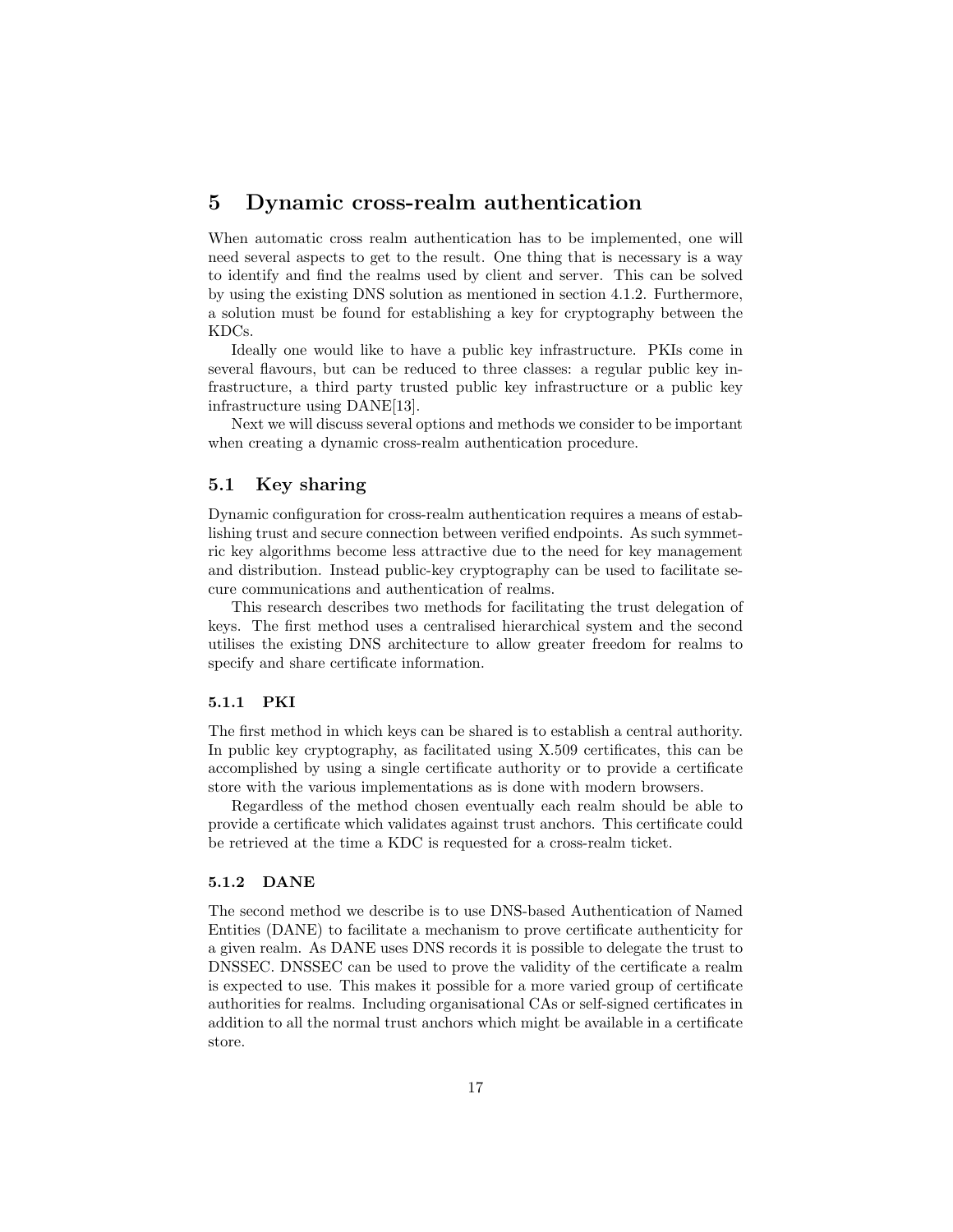The benefit of DANE is that it leverages an existing framework and does not require a new organisation to maintain large indexes. A KDC simply returns the certificate it wishes to use which can be validated using DANE.

Certificates can be requested by a KDC at the time a cross-realm ticket is requested by a client. DANE should be used to validate the record supplied by the remote KDC.

It should be noted that even when a PKI infrastructure is used DANE may still offer added security by limiting what PKI should be trusted for a particular realm.

### 5.2 Key revocation

An important consideration when using public-key cryptography for dynamically authenticating remote KDCs for cross-realm operations is the possibility for the authentication to change. Keys can expire, change, or be compromised as such it is possible that a remote KDC uses a different certificate during operations. When this happens, the trust should be reevaluated between KDCs.

This also means that mechanisms must exist before it can be utilised. If certificates are provided by a remote CA then these may be mentioned on certificate revocation lists. This means certificate revocation lists should be checked. DANE may be used to provide further details and constraints by the realm owner on what to trust.

#### 5.3 Trust policies

Cross-realm authentication requires a level of trust. However this trust should only be extended by trusting the authenticity of a user. As such any method for cross-realm authentication should not impose minimum or maximum trust to the client from the KDC.

This means that any application using a KDC which accepts cross-realm clients to work on a minimum-trust principle. We suggest that the trust that should be given be contained within the application domain. Dynamic crossrealm authentication can be used to ensure that a client is a certain user in a certain realm however it should not imply anything beyond that. If any trust policy should be maintained it is not to trust anything.

If an application incorrectly imposes limits and only checks the principal name instead of the realm name as provided this constitutes a breach of security. As such it may be required to use separate KDCs for specific tasks unless the application can be configured properly.

### 5.4 Time synchronisation

If a globally cross-realm system would function with random participants it is important that all hosts adhere to strict timing. Due to Kerberos imposing time constraints on tickets and cryptography it is imperative that any and all KDCs participating in cross-realm operations be on the same time. This means that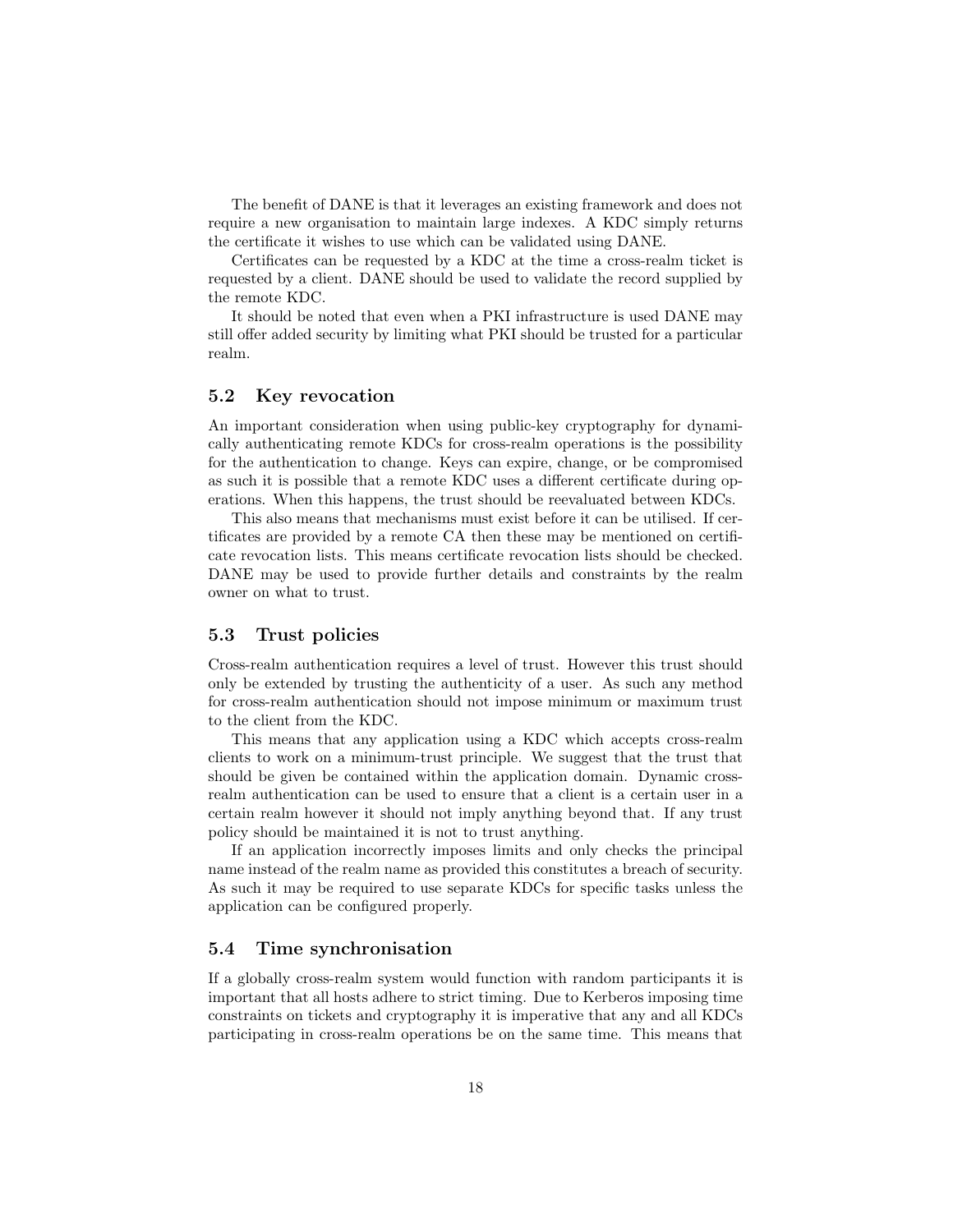when using an internal time server to synchronise all systems it is imperative that the internal time server be synchronous with external sources.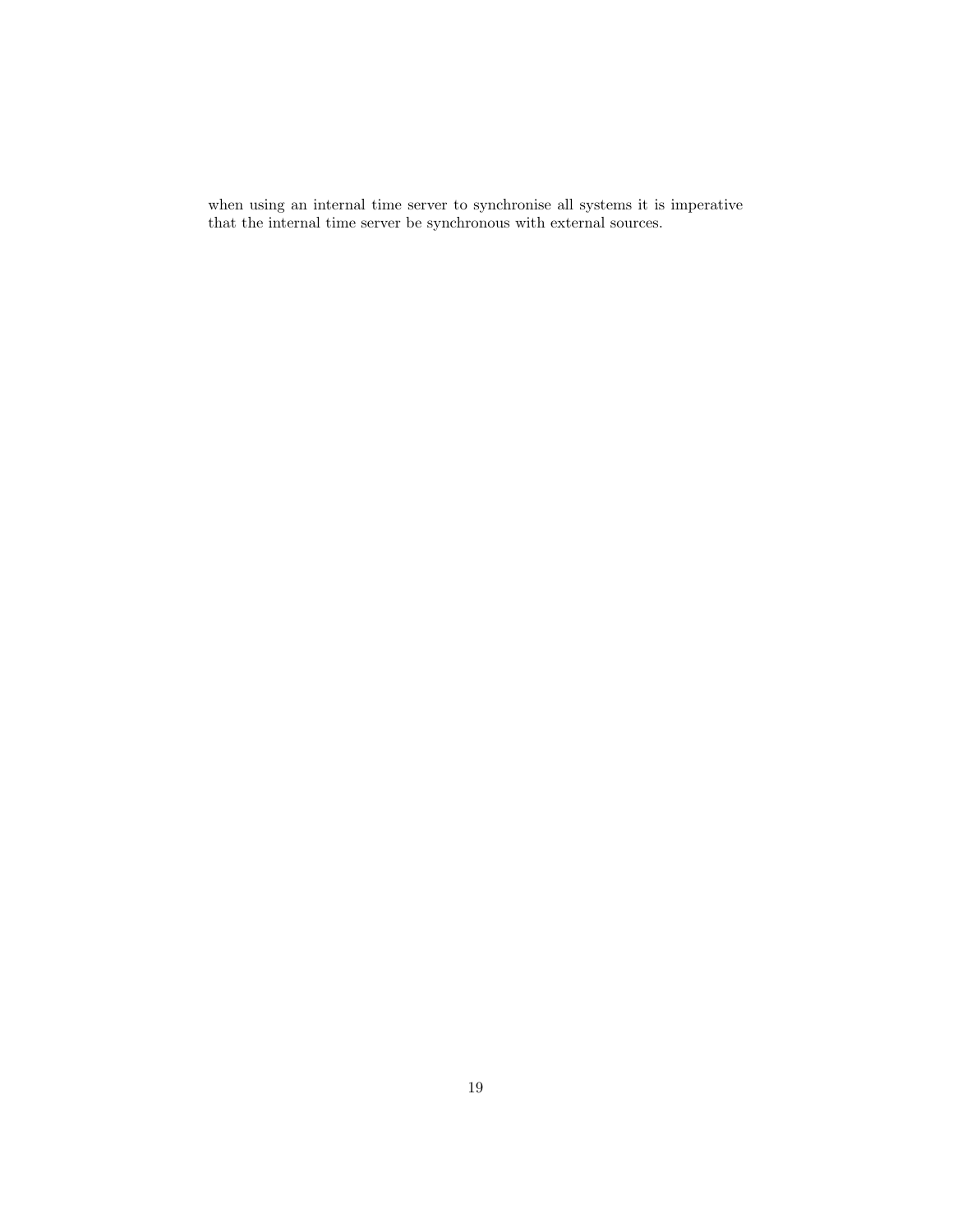# 6 Conclusion

We set out to find the state of cross-realm authentication between various implementations. In the course of this research we found that many of the implementations work together fine, for the most part. Some small quirks exist in the various implementations but for the simple usage scenario each implementation is compatible with others. Cross-realm authentication is possible but only in manually configured trusts. Various peculiarities have been found regarding the ciphers supported and the search paths used by Kerberos 5.

In summary although there are differences in the implementations, they all implement the correct Kerberos 5 protocol. Due to this every implementation can communicate with one another. Most conflicts that occur, happen because of other variables like for example encryption settings.

The implementations tested that provide the most compatible interface to the Kerberos protocol are Heimdal and MIT Kerberos 5. Active Directory although it adheres to the protocol has several quirks in both the cryptographic support for cross-realm requests and the necessity to map services and hosts onto users for internal administration. Shishi is promising because it has the ability to implement the correct Kerberos specifications without being burdened by legacy but has a long road ahead before hand.

Configuring Kerberos infrastructures is not always as clear as expected when using different implementations. The protocol itself includes limited means to ease configuration issues. Due to the shared secret philosophy this process is difficult to automate. The use of public key cryptography between KDCs could ease the administrative burden and configuration complexity. In the past some attempts have been made to facilitate authentication by means of public key cryptography and public key infrastructures. Via PKINIT clients can authenticate with the KDC via secure public key cryptography. However PKINIT is only specified for client authentication and can't be used by hosts, services or remote realms.

Finally some ideas have been proposed which might aid in the development of a protocol extension enabling dynamic configuration for cross-realm authentication. This has the benefit of lowering the difficulty in configuring internal Kerberos networks and enabling easy authentication between clients and services in different realms. However once the protocol is extended and the implementations include the changes there still remains much to be done. Applications may need to be adjusted to correctly handle new situations in which valid clients may be presented.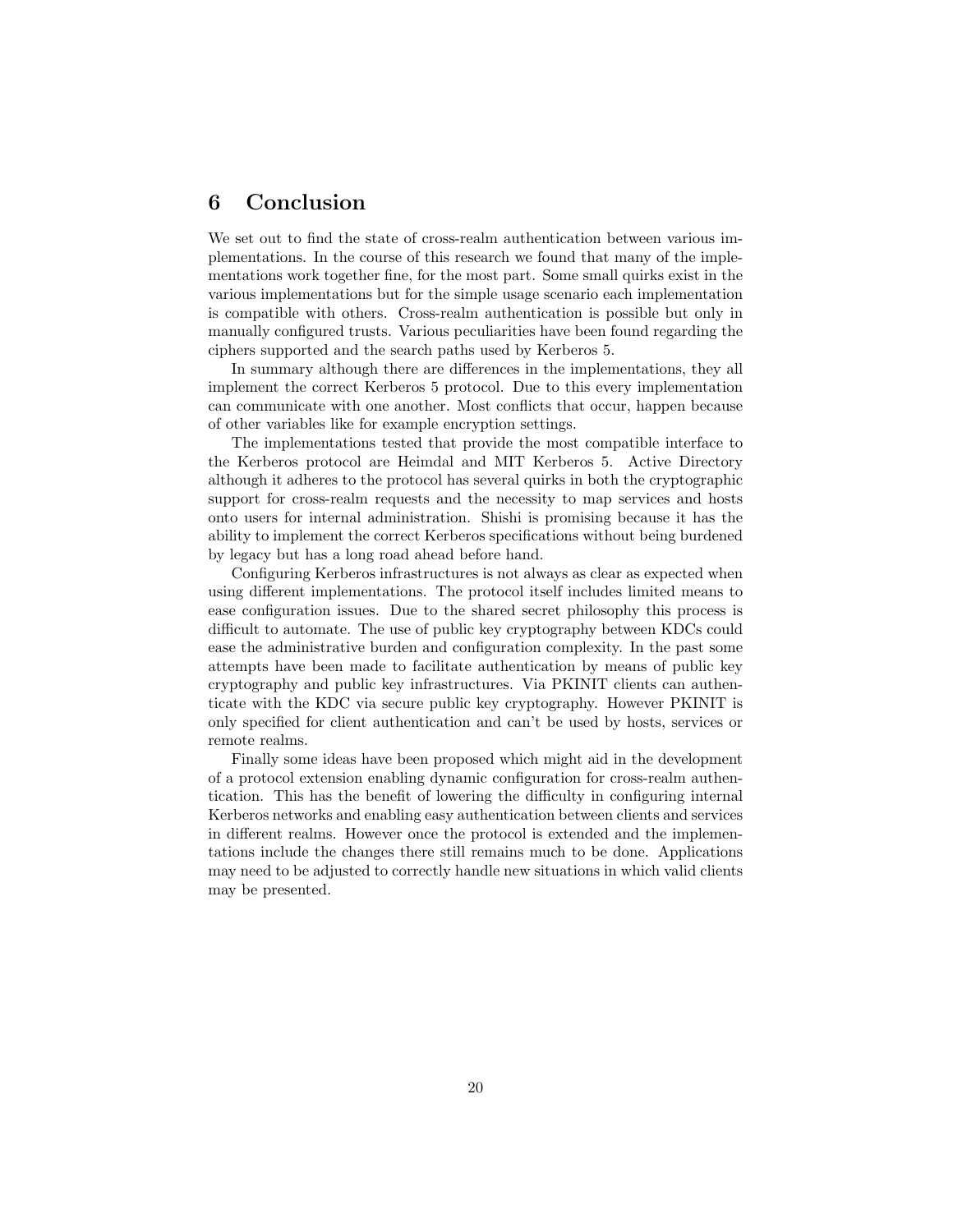# 7 Future work

# Complete Shishi

Shishi is far from complete. It still needs to implement the cross-realm functionality as well as PKINIT and GSSAPI support. Because Shishi is greenfield technology it is possible to correctly implement these features, without the burdens of legacy, making for a promising future.

# Better debugging in the implementations

Most of the implementations do not have a lot of feedback during configuration. The output and logging are not verbose at all. Heimdal for example has no debugging information when not configured at compile time. To improve workability between implementations, it would be useful to get some information in log files. This also extends to the error messages incorporated into the protocol.

# Improve interoperability between implementations

There are several settings that differ greatly from one another. The encryption ciphers have to be implemented to cooperate with each other. The implementation needs to look at both the salting and the key generation. Furthermore several clients implement a certain leniency to user input which can cause problems later on. It is therefore advisable to be strict with user input and perhaps include these limits and restrictions in the specification.

### Use public-key cryptography for cross-realm authentication

The biggest hurdle for dynamic cross-realm authentication is that there is only support for symmetric cryptography for cross-realm tickets. As long as this remains so it is unlikely that cross-realm configuration can be automated. Over the years some attempts have been made for adding public key cryptography for cross-realm authentication and trust delegation. These attempts however have failed to lead to a standard specification that could be implemented.

Another added benefit of adding public key support to cross-realm configurations is that it may lead to an increased ease of use when configuring local realms. Instead of having to update password change procedures and rollovers this could be delegated to the same method used for dynamic configuration.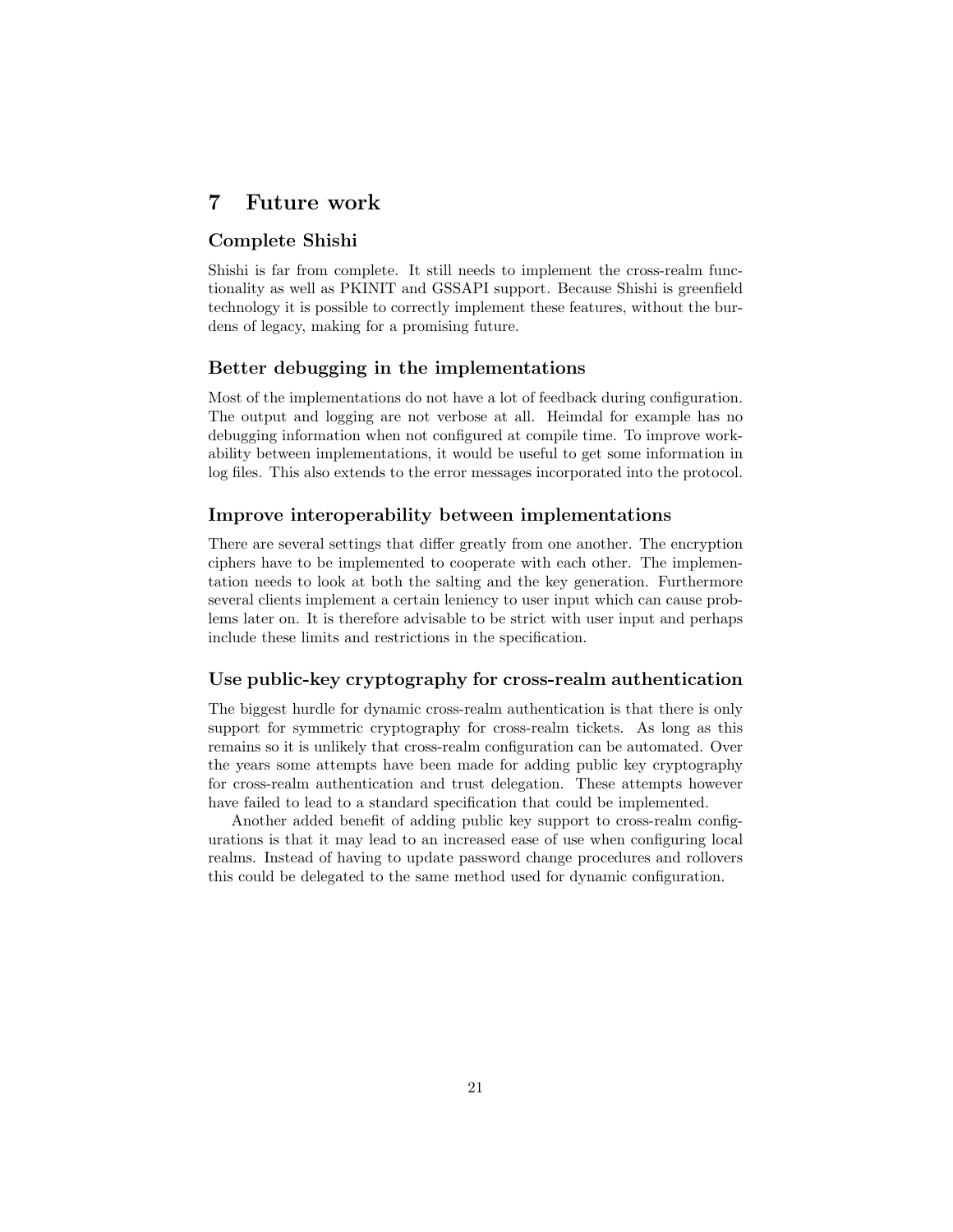# References

- [1] Jonathan T. Trostle, Irina Kosinovsky, and Michael M. Swift. "Implementation of Crossrealm Referral Handling in the MIT Kerberos Client." In: url: http://pages.cs.wisc.edu/~swift/papers/xrealm.pdf.
- [2] I. Cervesato et al. "Specifying Kerberos 5 Cross-realm Authentication". In: Proceedings of the 2005 Workshop on Issues in the Theory of Security. WITS '05. Long Beach, California, 2005, pp. 12–26. isbn: 1-58113-980-2.
- [3] Angelos D. Keromytis and Jonathan M. Smith. "Requirements for Scalable Access Control and Security Management Architectures". In: ACM Trans. Internet Technol. 7.2 (May 2007). ISSN: 1533-5399. DOI: 10.1145/ 1239971 . 1239972. url: http : / / doi . acm . org / 10 . 1145 / 1239971 . 1239972.
- [4] Stefan Miltchev et al. "Decentralized Access Control in Distributed File Systems". In: ACM Comput. Surv. 40.3 (Aug. 2008), 10:1–10:30. issn: 0360-0300. DOI: 10.1145/1380584.1380588. URL: http://doi.acm.org/ 10.1145/1380584.1380588.
- [5] K. Kamada et al. "Design and evaluation of a client-friendly cross-realm framework for Kerberos 5". In: Industrial Informatics, 2008. INDIN 2008. 6th IEEE International Conference on. July 2008, pp.  $541-546$ . DOI: 10. 1109/INDIN.2008.4618160.
- [6] C. Neuman et al. Public Key Cryptography for Cross-Realm Authentication in Kerberos. PKCROSS draft 08. Internet Engineering Task Force, Nov. 2001. URL: http://tools.ietf.org/html/draft-ietf-catkerberos-pk-cross-08.txt.
- [7] C. Neuman et al. The Kerberos Network Authentication Service (V5). RFC 4120 (Proposed Standard). Updated by RFCs 4537, 5021, 5896, 6111, 6112, 6113, 6649, 6806. Internet Engineering Task Force, July 2005.
- [8] L. Zhu, K. Jaganathan, and S. Hartman. The Kerberos Version 5 Generic Security Service Application Program Interface (GSS-API) Mechanism: Version 2. RFC 4121 (Proposed Standard). Updated by RFCs 6112, 6542, 6649. Internet Engineering Task Force, July 2005.
- [9] L. Zhu and B. Tung. Public Key Cryptography for Initial Authentication in Kerberos (PKINIT). RFC 4556 (Proposed Standard). Updated by RFC 6112. Internet Engineering Task Force, June 2006. url: http : / / www . ietf.org/rfc/rfc4556.txt.
- [10] A. Gulbrandsen, P. Vixie, and L. Esibov. A DNS RR for specifying the location of services (DNS SRV). RFC 2782 (Proposed Standard). Updated by RFC 6335. Internet Engineering Task Force, Feb. 2000. url: http: //www.ietf.org/rfc/rfc2782.txt.
- [11] L. Hornquist Astrand and T. Yu. Deprecate DES, RC4-HMAC-EXP, and Other Weak Cryptographic Algorithms in Kerberos. RFC 6649 (Best Current Practice). Internet Engineering Task Force, July 2012.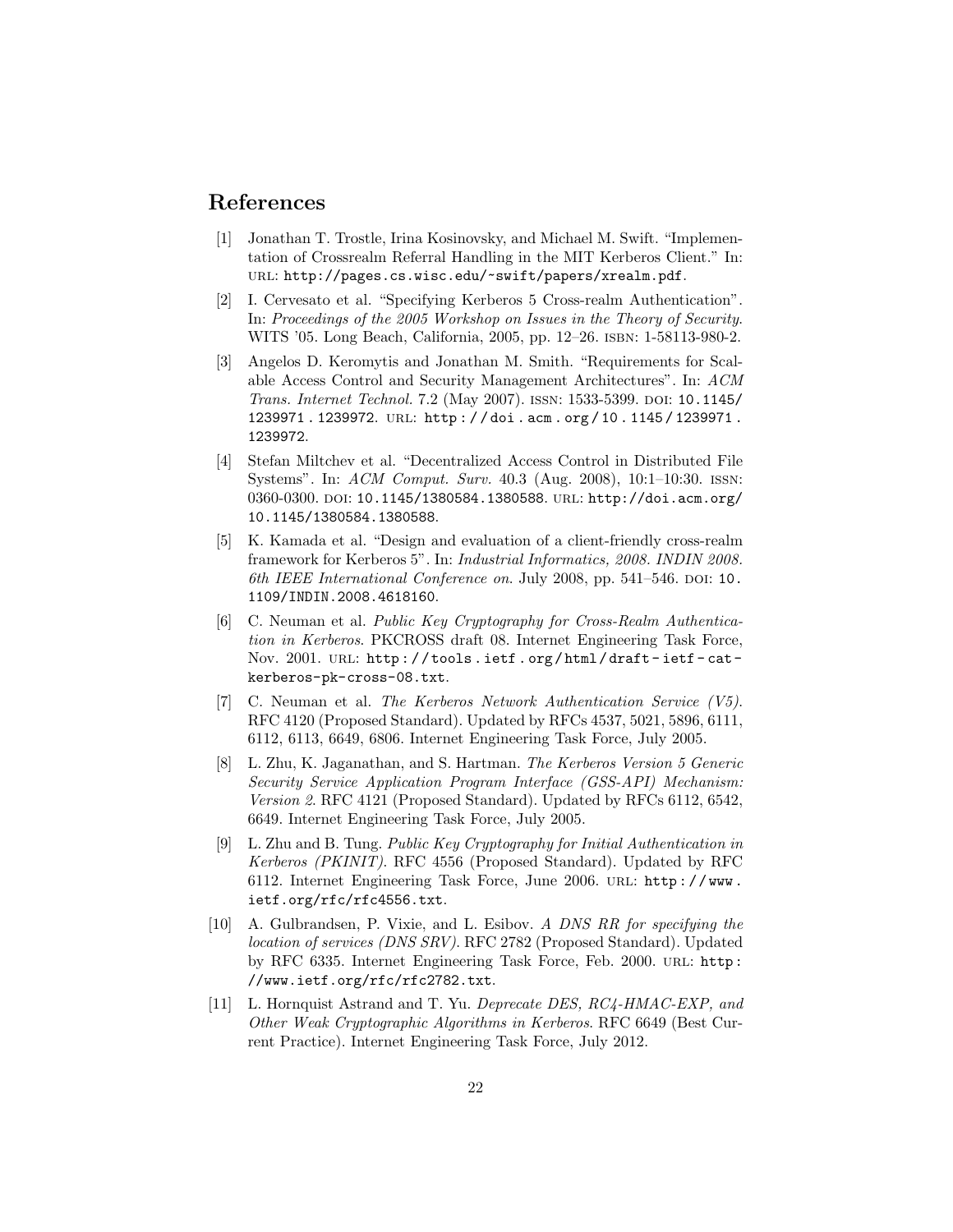- [12] G. Hudson. Camellia Encryption for Kerberos 5. RFC 6803 (Informational). Internet Engineering Task Force, Nov. 2012. URL: http://www. ietf.org/rfc/rfc6803.txt.
- [13] P. Hoffman and J. Schlyter. The DNS-Based Authentication of Named Entities (DANE) Transport Layer Security (TLS) Protocol: TLSA. RFC 6698 (Proposed Standard). Updated by RFC 7218. Internet Engineering Task Force, Aug. 2012. url: http://www.ietf.org/rfc/rfc6698.txt.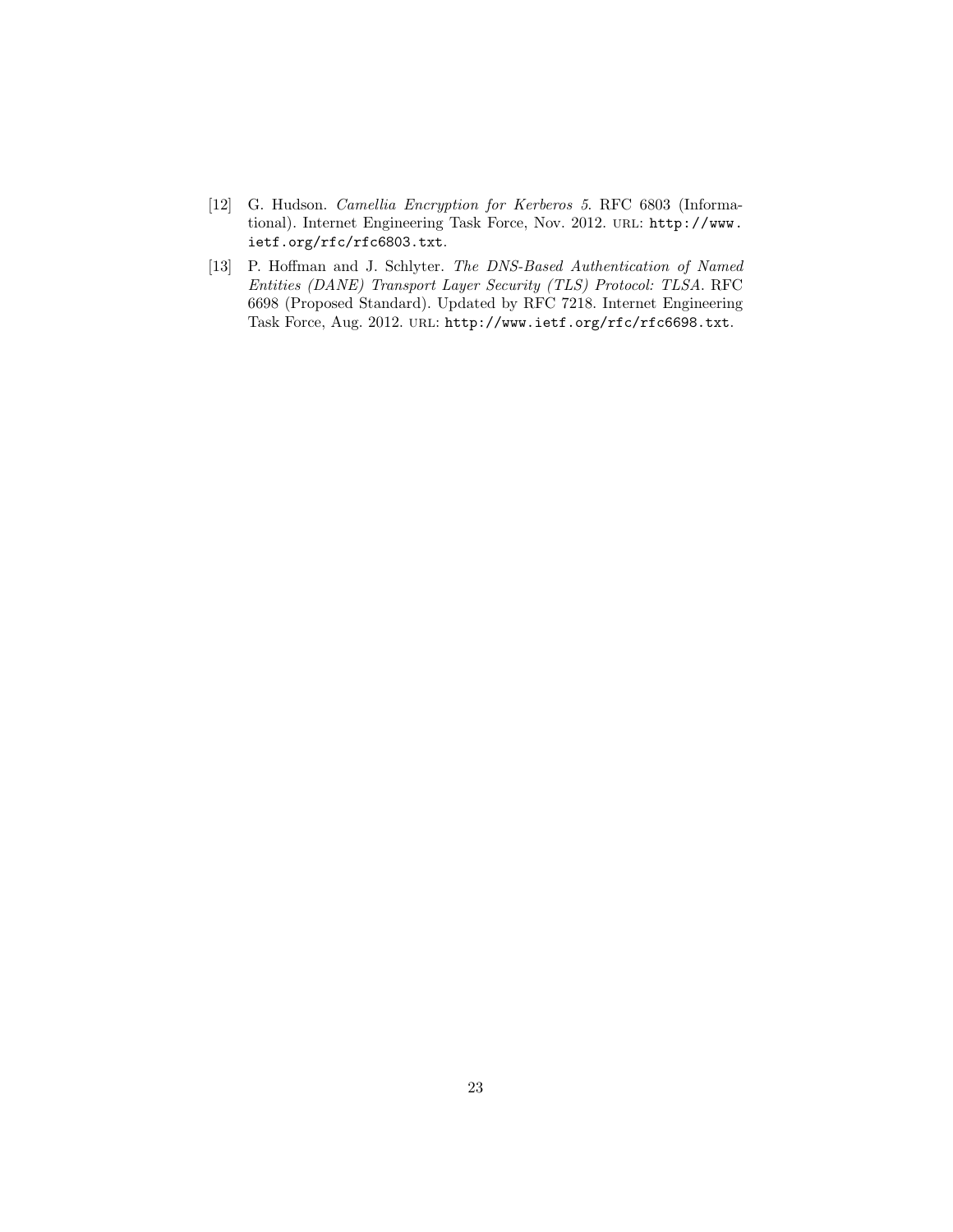# A PKINIT EKU Extensions

Attached are the extensions for the X.509 certificates used in PKINIT tests. More documentation and directions on how to use these extensions can be found at http://web.mit.edu/kerberos/krb5-1.12/doc/admin/pkinit.html. The realm and client principals are set using environment variables.

Listing 1: KDC certificate extension

 $\lceil$  k d c \_ c e r t  $\rceil$ basic Constraints=CA:FALSE keyUsage=nonRepudiation, digitalSignature, keyEncipherment, keyAgreement extendedKeyUsage = 1 . 3 . 6 . 1 . 5 . 2 . 3 . 5 subject Key I dentifier=hash authority Key I den tifier=keyid, issuer issuerAltName=issuer:copy subjectAltName=otherName: 1.3.6.1.5.2.2; SEQUENCE: kdc\_princ\_name

 $\lceil$  kdc\_princ\_name  $\rceil$  $realm=\nEXP: 0$ ,  $GeneralString: \S \{ENV::REALM\}$ principal\_name=EXP:1,SEQUENCE: kdc\_principal\_seq

 $\lceil$  kdc\_principal\_seq  $\rceil$ name type=EXP: 0 ,INTEGER: 1 n am e\_string=EXP: 1, SEQUENCE: k d c\_principals

 $\lceil k d c \rceil$  principals  $\lceil$  $princ 1 = GeneralString: krbtgt$  $princ2 = GeneralString : \{ENV :: REALM\}$ 

Listing 2: Client certificate extension

 $\lceil$  client\_cert  $\rceil$ basic Constraints=CA:FALSE keyUsage=digitalSignature, keyEncipherment, keyAgreement extendedKeyUsage = 1 . 3 . 6 . 1 . 5 . 2 . 3 . 4 subject Key I dentifier=hash authority Key I dentifier=keyid, issuer issuerAltName=issuer:copy  $subjectAltName=otherName: 1.3.6.1.5.2.2; SEQUENCE: princ_name$ 

 $[prime_name]$ realm=EXP: 0 , G e n e r al S t ri n g : \${ENV: :REALM} principal\_name=EXP:1, SEQUENCE: principal\_seq

 $[principal-seq]$ name type=EXP: 0 ,INTEGER: 1 name\_string=EXP:1, SEQUENCE: principals